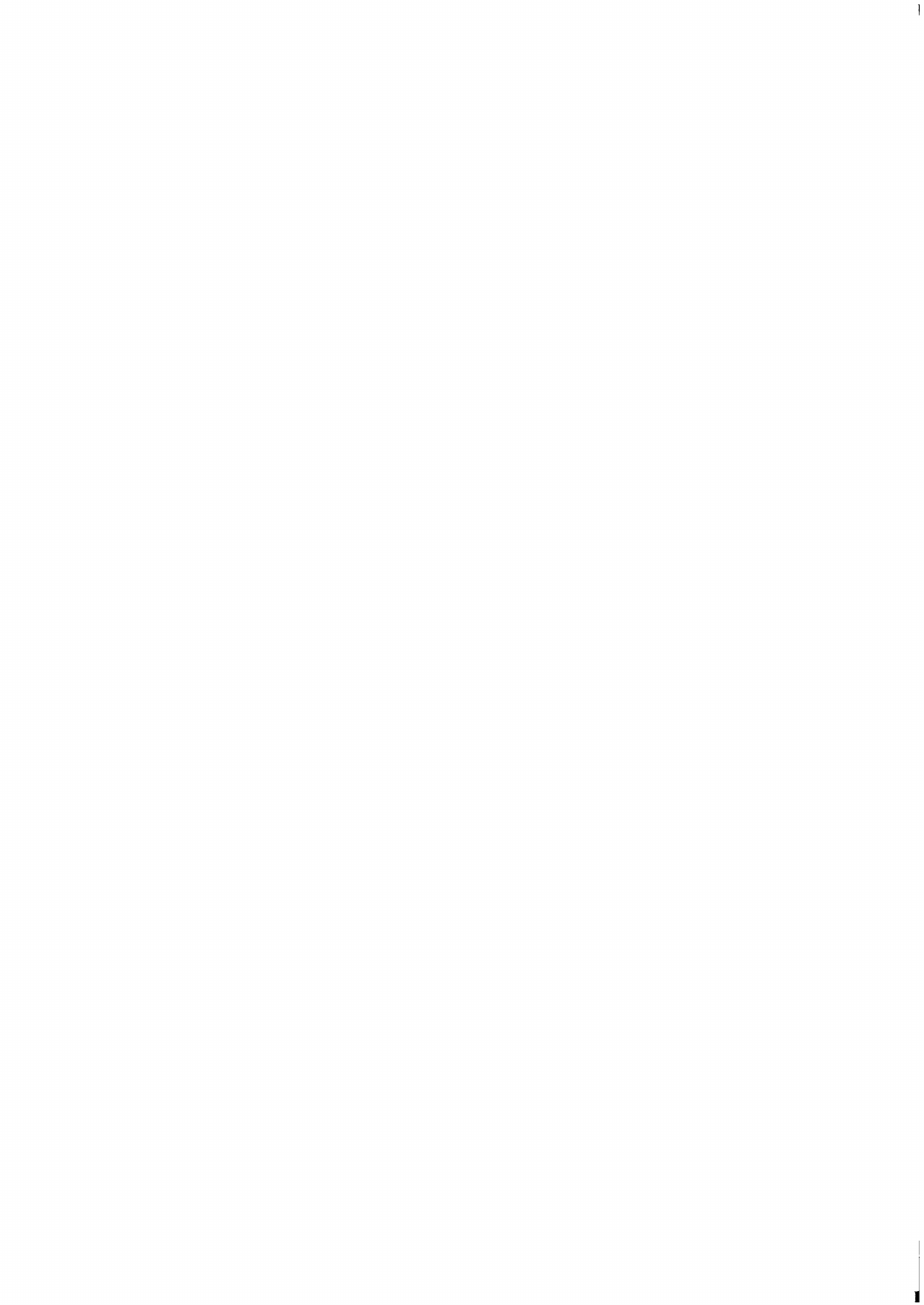# On Relationships Between Optimal Continuous-Time and Discrete-Time Controls of Distributed Parameter Systems

#### Koichi Ito

#### Abstract

In this paper, for a distributed parameter system described by a partial differential equation of parabolic type, two optimal control problems are investigated. From the engineering standpoint on the construction of control devices, we assumed that both distributed and boundary controls are respectively concentrated spatially onto some spatial domains or onto some parts of the boundary. First, for a performance index in quadratic First, for a performance index in quadratic form, an optimal control problem with continuoustime control is considered. Applying the technique of dynamic programming, a non-linear integro-partial differential equation analogous to the Riccati equation has<br>been obtained. Second, using Green's function repre-Second, using Green's function representation, the same optimal control problem with discretetime control is discussed, and the recurrence relationships to determine the optimal control policy have been<br>derived. Lastly, relationships between the above-Lastly, relationships between the aboveobtained optimal continuous-time and discrete-time controls have been discussed.

# 1. Introduction and Problem Statement

Recently, control theory for distributed parameter systems has been developing very rapidly, and we can notice this trend from the excellent survey presented by A.C. Robinson [a]. In the development of this field of research, one of the basic approaches is to extend the accepted theories for lumped parameter control systems to distributed parameter control systems. Furthermore, we must investigate the peculiarities which only distributed parameter control systems show. It is also important to investigate the obtained results from more general viewpoints and to establish a unified control theory within the framework of distributed parameter systems, and to present rational criteria for approximation. For example, in the optimal control theory for linear lumped parameter systems with quadratic performance indices, the relationships between optimal continuoustime and discrete-time controls already have been well investigated. For the cases of distributed parameter systems, the same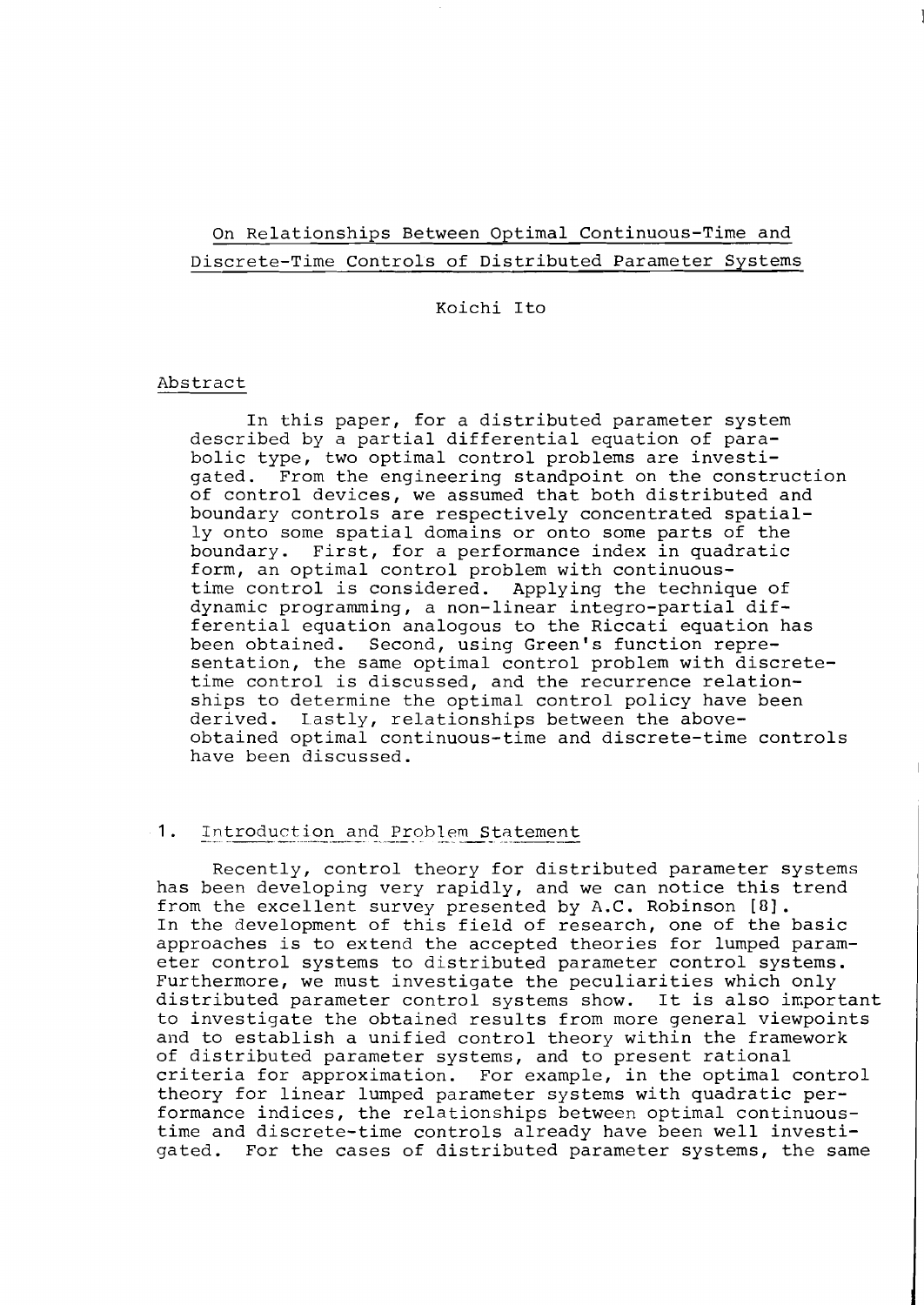optimal control problems have been researched by many scientists, for example, P.K.C. Wang [9], H. Erzberger and M. Kim [1,2], and **J.** Lions [51. However, the relationships between optimal continuous-time and discrete-time controls have not been investigated thoroughly.

The purpose of this paper is to make clear the relationships between optimal continuous- and discrete-time controls for a distributed parameter system described by a linear partial differential equation of parabolic type, and to establish rational criteria for approximation. The performance index is assumed to be in quadratic form, and, as it is very difficult in practice to construct control devices which can change the intensity of control inputs continuously with respect to space variable, we assumed that both distributed and boundary controls are concentrated spatially onto some spatial domains or onto some parts of the boundary. Thc latter assumption is admittable from the practical engineering point of view (see Porter [7]).

From now on, let us mathematically describe the problem in more detail. The dynamic behavior of the distributed parameter control system considered in this paper is described by the following partial differential equation of the parabolic type :

$$
\frac{\partial u(t,x)}{\partial t} = Au(t,x) + F(t,x), \quad x \in D \subset R^m, \quad t \in (t_o, t_f] \quad , \qquad (1)
$$

where the bounded spatial domain D is an open, connected subset of an m-dimensional Euclidean space  $R^{H}$ . The function  $F(t,x)$ represents a distributed control, and A denotes a linear partial differential operator defined by

$$
A = \frac{\partial^2}{\partial x_1^2} + \cdots + \frac{\partial^2}{\partial x_m^2} - \gamma(x_1, \dots, x_m) \qquad (2)
$$

where  $\gamma(x)$  shows, for instance, the ratio of calorific power which is lost by heat radiation.

For Eq.  $(1)$ , the boundary condition

$$
\alpha(\xi) u(t,\xi) + \{1 - \alpha(\xi)\} \frac{\partial u(t,\xi)}{u} = \alpha(\xi) G(t,\xi).
$$
  

$$
\xi \in S, t \in (t_0, t_f], 0 \leq \alpha(\xi) \leq 1,
$$
 (3)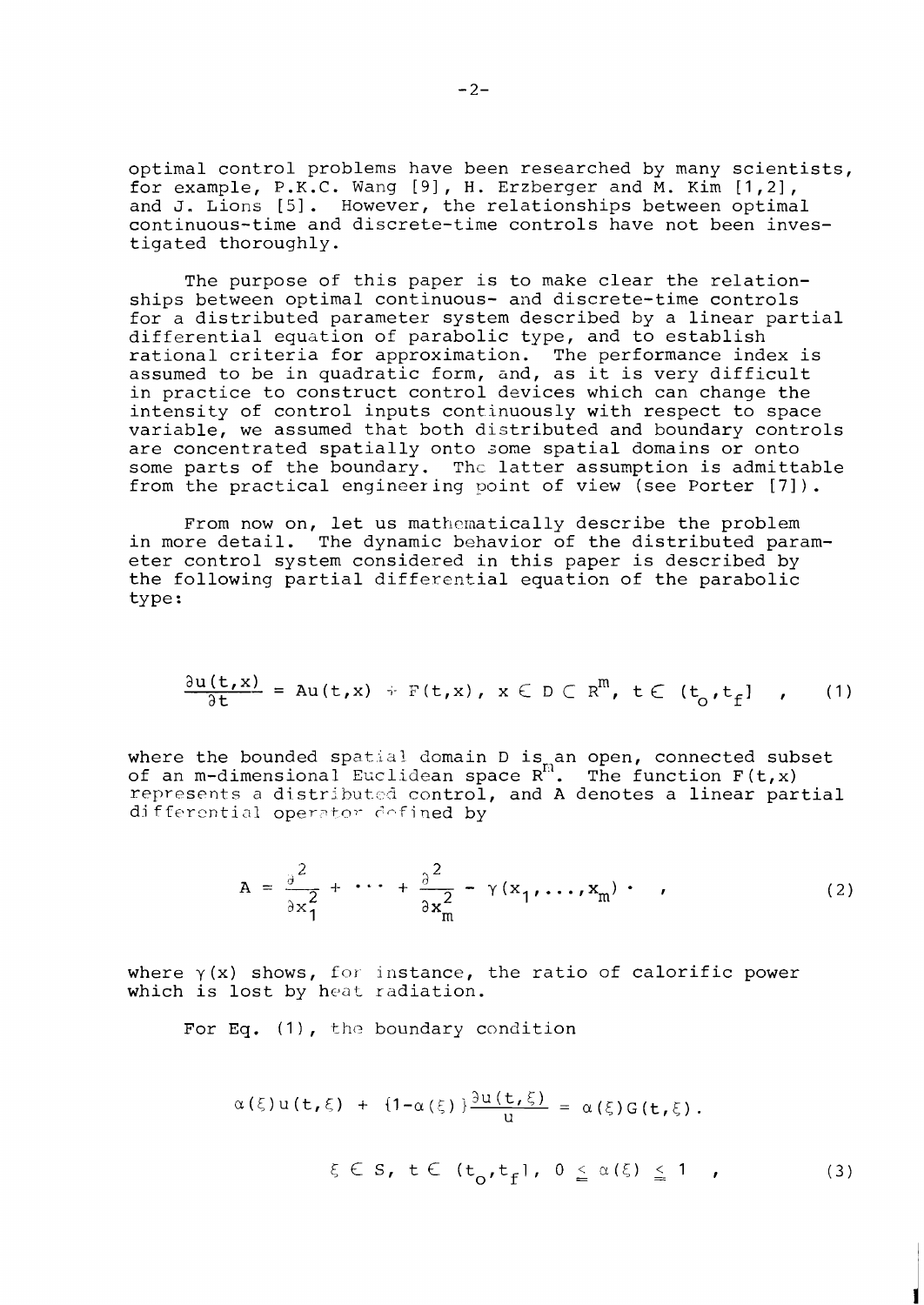is imposed, where  $\partial u(t,\xi)/\partial n$  denotes the differentiation of  $u(t,\xi)$  along the outward directed normal from the boundary S of D, and  $G(t,\xi)$  is a boundary control function. The initial state of the system is given a priori as

$$
\lim_{t \uparrow t_{\circ}} u(t, x) = u_{\circ}(x) \quad . \tag{4}
$$

 $\begin{array}{c} \hline \end{array}$ 

Let us impose the following restrictions to the abovementioned distributed and boundary controls  $F(t,x)$  and  $G(t,\xi)$ :

- 1)  $F(t,x)$  and  $G(t,\xi)$  are spatially concentrated respectively onto some finite number of spatial donains  $D_1$ ,...,  $D_k$  in D and onto some finite parts of S, say  $\texttt{S}_1, \ldots, \texttt{S}_k$  .
- 2) F(t,x) and G(t, $\xi$ ) are constants with respect to x and  $\xi$  at each  $D_1, ..., D_{k_1}$ , and  $S_1, ..., S_{k_2}$ , respectively.

Let us define the following characteristic functions  $\phi_i(x)$ and  $\psi_i(\xi)$  to each D<sub>i</sub> and S<sub>i</sub>, respectively; i.e.

$$
\Phi_{\mathbf{i}}(\mathbf{x}) = \begin{cases} 1 : \mathbf{x} \in D_{\mathbf{i}} \subset D \\ 0 : \mathbf{x} \notin D_{\mathbf{i}} \end{cases} \quad (i = 1, ..., k_{1}) \quad , \quad \text{(5a)}
$$
\n
$$
\Psi_{\mathbf{i}}(\xi) = \begin{cases} 1 : \xi \in S_{\mathbf{i}} \subset S \\ 0 : \xi \notin S_{\mathbf{i}} \end{cases} \quad (i = 1, ..., k_{2}) \quad . \quad \text{(5b)}
$$

Then, we can write the control functions  $F(t,x)$  and  $G(t,\xi)$ respectively as

$$
F(t,x) = \sum_{i=1}^{k_1} f_i(t) \phi_i(x), \qquad (6)
$$

$$
G(t,\xi) = \sum_{i=1}^{k_2} g_i(t) \psi_i(\xi) .
$$
 (7)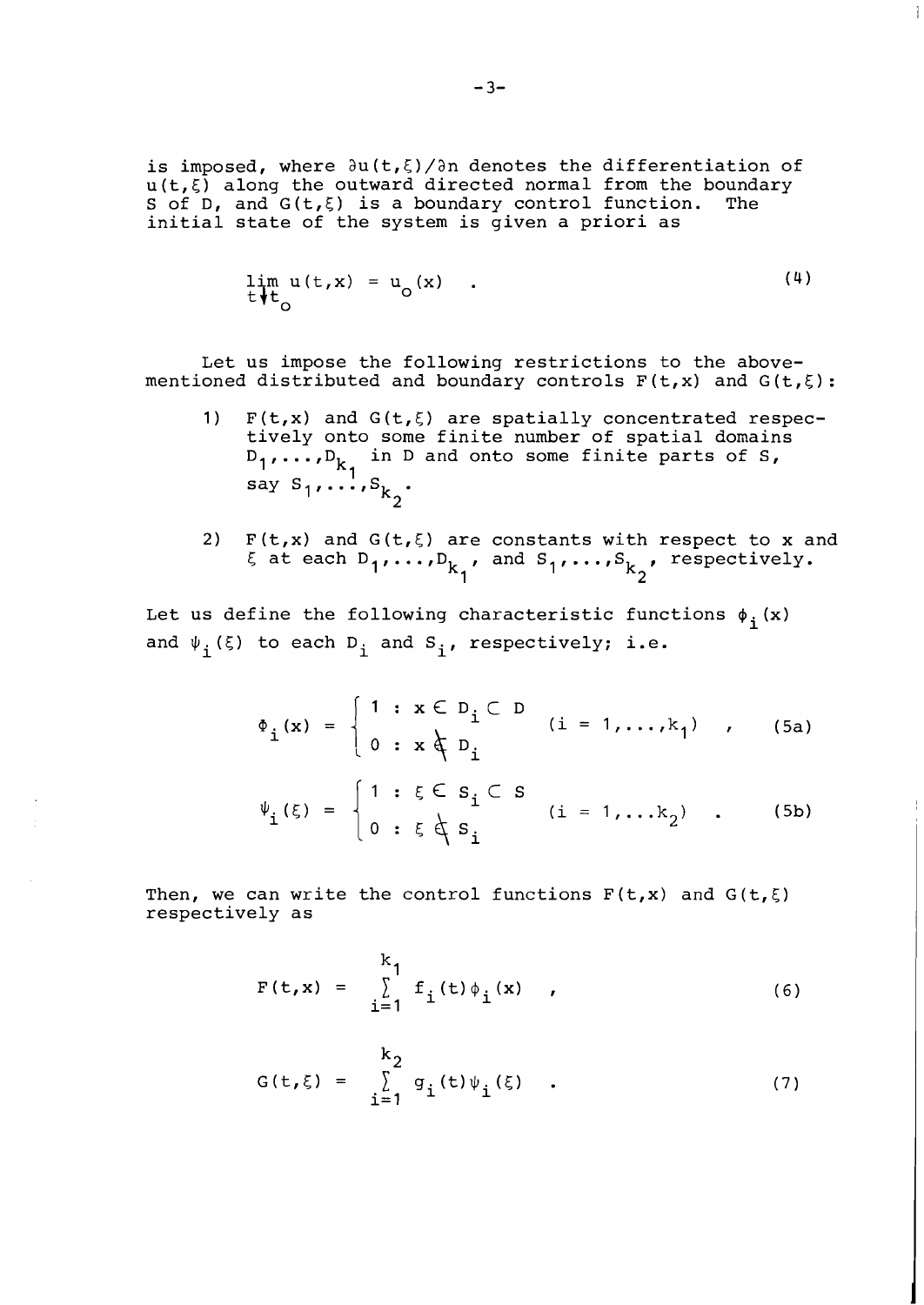Particularly, when the domain  $D_i$  and/or boundary  $S_i$  is concentrated into some respective points, say  $d_i$  and/or  $s_i$ , each characteristic function must be defined as

$$
\phi_{i}(x) = \delta_{m}(x - d_{i}), \quad (i = 1,...,k_{1}), \quad (8a)
$$

and/or

$$
\psi_{i}(\xi) = \delta_{m-1}(\xi - s_{i}), \quad (i = 1,...k_{2}) \quad , \tag{8b}
$$

where  $\delta_m$  and  $\delta_{m-1}$  are respectively m- and (m - 1)-dimensional Dirac's delta functions (see Wiberg [10]).

Moreover, we introduce the vector valued functions as

$$
\phi(\mathbf{x}) = (\phi_1(\mathbf{x}), \dots, \phi_{k_1}(\mathbf{x}))'
$$
 (9a)

$$
\psi(\xi) = (\psi_1(\xi), \dots, \psi_{k_2}(\xi))'
$$
 (9b)

and

$$
f(t) = (f_1, ..., f_{k_1}(t))'
$$
 (10a)

$$
g(t) = (g_1(t), ..., g_{k_2}(t))'
$$
 (10b)

where the prime denotes the transpose. Then, two control functions of (6) and (7) can be respectively represented as

$$
F(t,x) = \phi'(x) f(t) = f'(t) \phi(x) \qquad (11)
$$

$$
G(t,\xi) = \psi'(\xi)g(t) = g'(t)\psi(\xi) . \qquad (12)
$$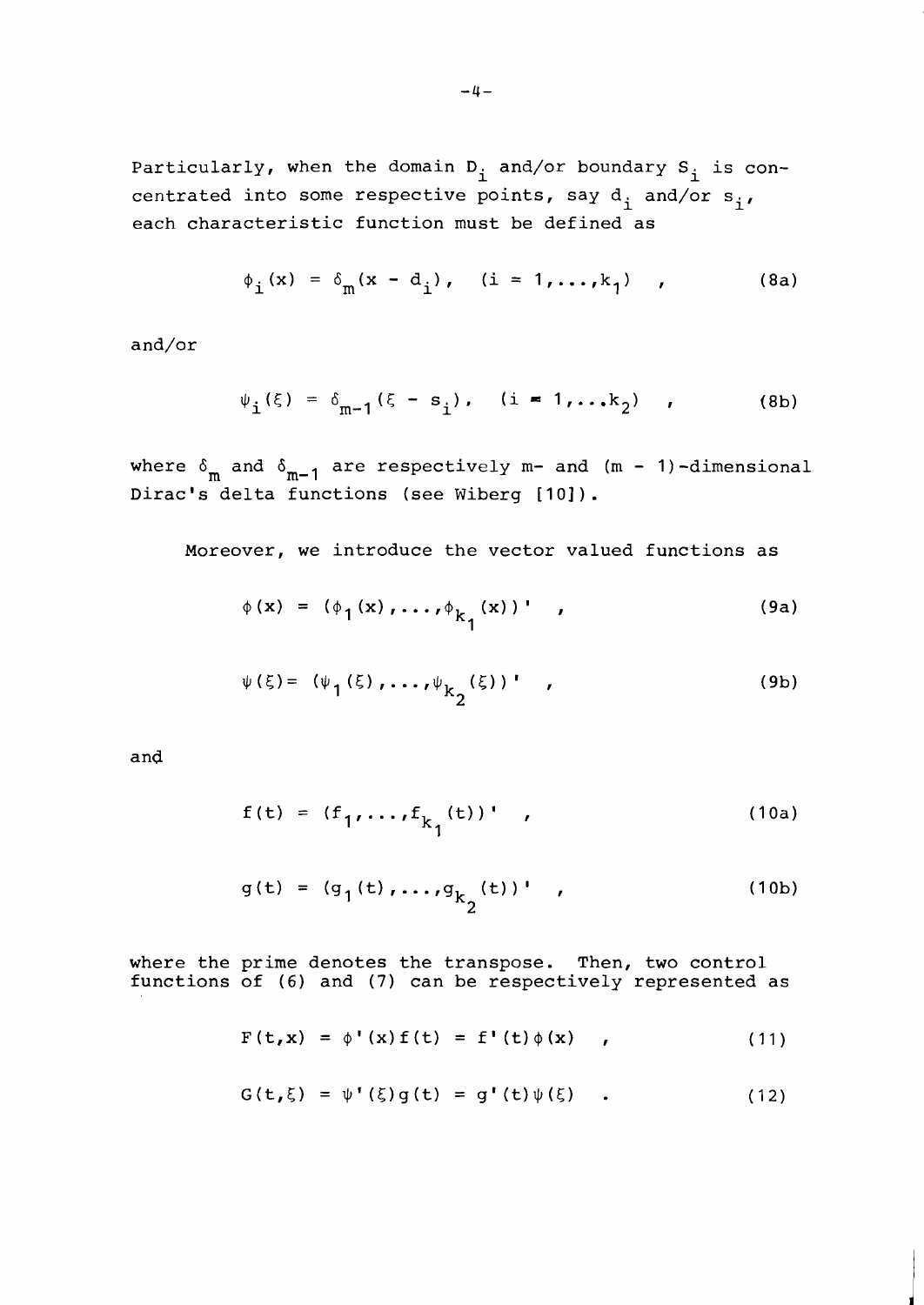Summing up the foregoing assumptions, we consider finally the distributed parameter system governed by

$$
\frac{\partial u(t,x)}{\partial t} = Au(t,x) + \phi'(x) f(t), \qquad (13)
$$

 $\mathbf{I}$ 

and

$$
\alpha(\xi)u(t,\xi) + \{1-\alpha(\xi)\}\frac{\partial u(t,\xi)}{\partial n} = \alpha(\xi)\psi'(\xi)g(t) \quad . \quad (14)
$$

As the performance criterion function, we introduce the quadratic one as

$$
J_{c} = \int \frac{t_{f}}{t_{0}} \left\{ \int_{D} \int_{D} u(t,x)q(t,x,y)u(t,y) dxdy + f'(t)K_{1}(t)f(t) + g'(t)K_{2}(t)g(t) \right\} dt + \int_{D} \int_{D} u(t_{f},x)r(x,y)u(t_{f},y) dxdy , \qquad (15)
$$

where

 $\mathbf{q}\left(\mathsf{t},\mathsf{x},\mathsf{y}\right)$ ,  $\mathsf{r}\left(\mathsf{x},\mathsf{y}\right)$ : scalar valued, symmetric kernels defined on  $D^{\times}D$ , which are positive semidefinite, i.e.  $\int_D \int_D v(x) q(t, x, y) v(y) dx dy \geq 0$  for all square-integrable function v; and (16)

 $K_1(t)$ ,  $K_2(t):$   $k_1 \times k_1$  and  $k_2 \times k_2$  positive definite symmetric matrices, respectively.

Now, we consider the following optimal control problem:<br>given the system equation (13), the boundary condition (14), and the initial condition (4), find the optimal control functions,  $f(t) = f^*(t)$  and  $g(t) = g^*(t)$ , which minimize the performance criterion function (15). We also consider the same optimal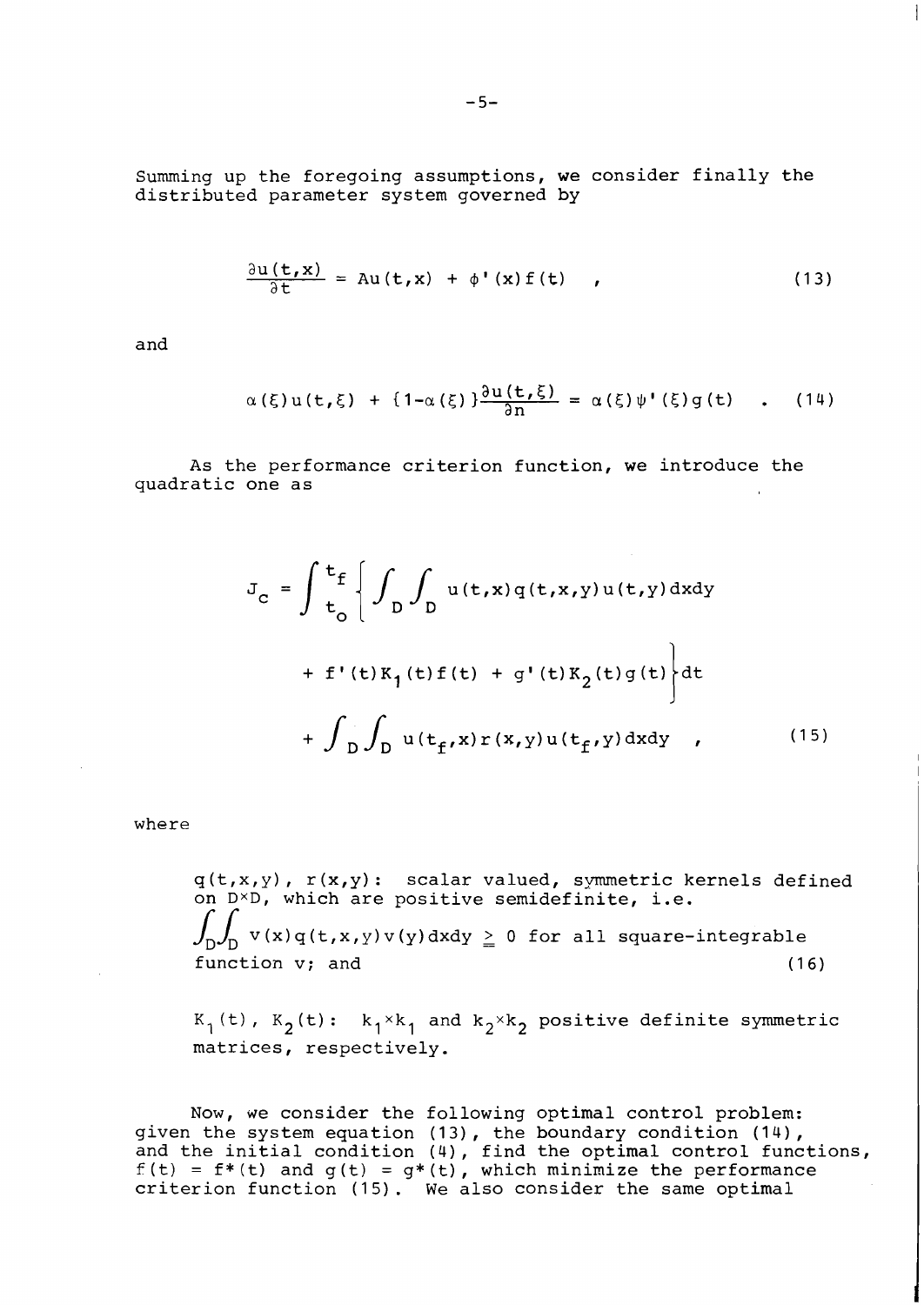control problem for discrete-time control policy, and the relationships between the foregoing two optimal control policies. These problems will be explained in more detail in the following sections.

#### 2. Derivation of the Riccati Equation

In this section, we shall use the technique of dynamic programming to solve the problem stated in the previous section, and as a result, the Riccati equation to determine the optimal control law, which is a nonlinear integro-partial differential equation, is derived. First, let us introduce the minimum error function defined by

$$
P(t, u(t, x)) = f(\tau), g(\tau) \left[ \int_{t}^{t} f\left\{ \int_{D} \int_{D} u(\tau, x) q(\tau, x, y) u(\tau, y) dxdy \right\} \right]
$$
  
+  $f'(\tau) K_{1}(\tau) f(\tau) + g'(\tau) K_{2}(\tau) g(\tau) \left\} d\tau$   
+  $\int_{D} \int_{D} u(t_{f'} x) r(x, y) u(t_{f'} y) dxdy \right]$ . (17)

It is easy to show that it holds the relation as

$$
P(t_0, u(t_0, x)) = f(t), g(t) J_c
$$
\n
$$
= f(t), g(t) J_c
$$
\n(18)

and at time  $t = t_f$ , we get the terminal condition

$$
P(t_f, u(t_f, x)) = \int_D \int_D u(t_f, x) r(x, y) u(t_f, y) dxdy
$$
 (19)

The next step is to apply the dynamic programming to the minimization of the error functional given by (17). Invoking the principle of optimality, it follows that

$$
P(t, u(t, x)) = f(\tau), g(\tau) \left[ \int_{t}^{t+\Delta t} \left\{ \int_{D} u(\tau, x) q(\tau, x, y) u(\tau, y) dxdy + f'(\tau) K_{1}(\tau) f(\tau) + g'(\tau) K_{2}(\tau) g(\tau) \right\} d\tau + P(t + \Delta t, u(t + \Delta t, x)) \right].
$$
\n(20)

 $\mathbf{I}$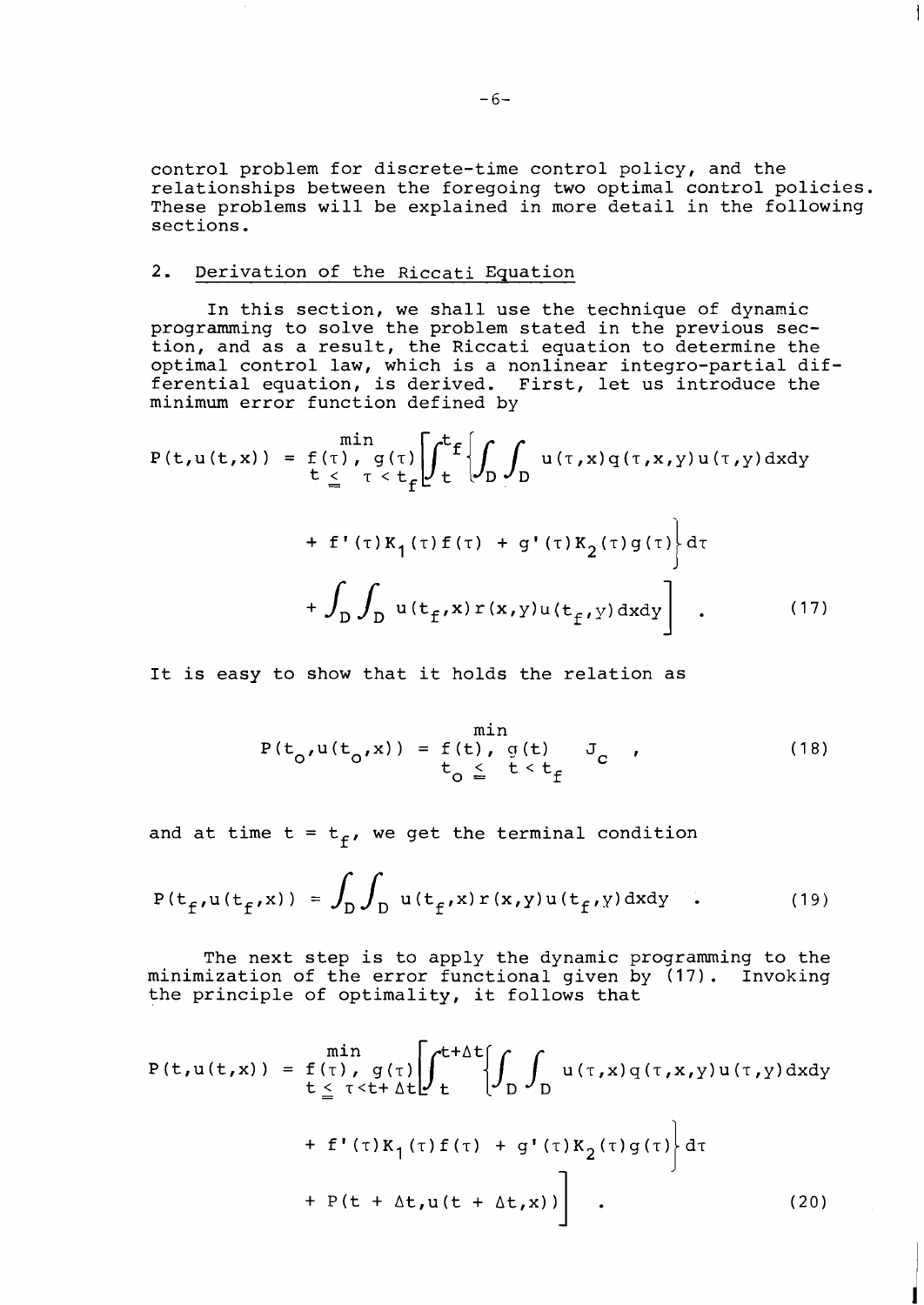The method of solving the functional equation (20) is similar in principle to the method of solving the equation used for lumped parameter systems; that is, the equation for lumped parameter systems consists of assuming a specific form for P which is then substituted into Eq. (20) in order to verify its correctness. Here, by the analogical inference from lumped parameter systems, P is taken to be the form

$$
P(t, u(t, x)) = \int_{D} \int_{D} u(t, x) p(t, x, y) u(t, y) dx dy
$$
 (21a)

Simultaneously, we assume that  $p(t,x,y)$  is symmetric with respect to x and y because of the assumptions that  $q(t,x,y)$ ,  $r(x, y)$ ,  $K_1(t)$  and  $K_2(t)$  are all symmetric; i.e.

$$
p(t, x, y) = p(t, y, x) \quad . \tag{21b}
$$

To solve the relation (20), we must expand the functional  $P(t + \Delta t, u(t + \Delta t, x))$  with respect to  $\Delta t$ . Because of the system equation (13), for sufficiently small  $\Delta t$ , it follows that

$$
u(t + \Delta t, x) \approx u(t, x) + \frac{\partial u(t, x)}{\partial t} \Delta t = u(t, x)
$$
  
+ 
$$
\{\Delta u(t, x) + \phi'(x) f(t)\} \Delta t
$$
 (22)

and at the same time, we get

$$
p(t + \Delta t, x, y) \approx p(t, x, y) + \frac{\partial p(t, x, y)}{\partial t} \Delta t
$$
 (23)

Then, from Eqs.  $(21)$ ,  $(22)$  and  $(23)$ , we can derive an expansion such as

$$
F(t + \Delta t, u(t + \Delta t, x))
$$
  
=  $\int_{D} \int_{D} u(t + \Delta t, x) p(t + \Delta t, x, y) u(t + \Delta t, y) dxdy$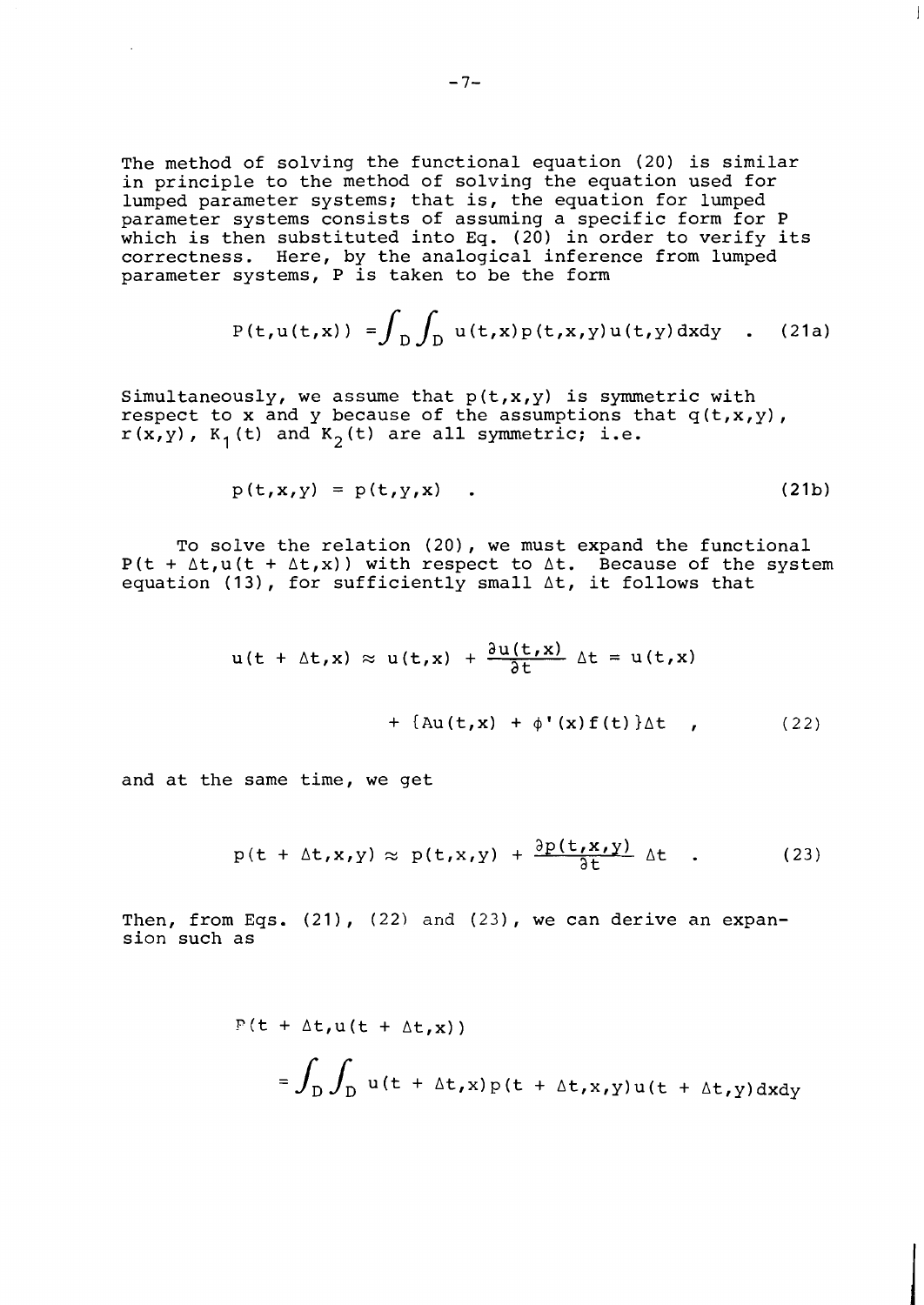$$
\approx \int_{D} \int_{D} u(t,x) p(t,x,y) u(t,y) dxdy
$$
  
+ 
$$
\left[ \int_{D} \int_{D} \left\{ Au(t,x) + \phi'(x) f(t) \right\} p(t,x,y) u(t,y) dxdy
$$
  
+ 
$$
\int_{D} \int_{D} u(t,x) p(t,x,y) \left\{ Au(t,y) + \phi'(y) f(t) \right\} dxdy
$$
  
+ 
$$
\int_{D} \int_{D} u(t,x) \frac{\partial p(t,x,y)}{\partial t} u(t,y) dxdy \right] \Delta t
$$
 (24)

After substituting Eqs. (21) and (24) into Eq. (20), and dividing both sides of this equation **by** At, let At tend to zero; then we obtain

$$
0 = \min_{f(t), g(t)} \left[ \int_D \int_D u(t, x) q(t, x, y) u(t, y) dx dy + f'(t) K_1(t) f(t) \right]
$$
  
+  $g'(t) K_2(t) g(t) + \int_D \int_D \left\{ Au(t, x) + \phi'(x) f(t) \right\} p(t, x, y) u(t, y) dx dy$   
+  $\int_D \int_D u(t, x) p(t, x, y) \left\{ Au(t, y) + \phi'(y) f(t) \right\} dxdy$   
+  $\int_D \int_D u(t, x) \frac{\partial p(t, x, y)}{\partial t} u(t, y) dx dy \right]$  (25)

Our next step is to set up the procedure to transform Eq. (25) with the help of Green's formula [?] given **by** 

$$
\int_{D} \left\{ Av(x) + w(x) - v(x) + Aw(x) \right\} dx = \int_{S} \left\{ \frac{\partial v(\xi)}{\partial n} w(\xi) - v(\xi) \frac{\partial w(\xi)}{\partial n} \right\} d\xi
$$
\n(26)

Using Eq.  $(26)$ , we get

$$
\int_{D} \int_{D} \text{Au}(t,x) \cdot p(t,x,y)u(t,y) \, dx dy = \int_{D} u(t,y) \, dy \left[ \int_{D} u(t,x) \cdot A_x p(t,x,y) \, dx + \int_{S} \left\{ \frac{\partial u(t,\xi)}{\partial n} p(t,\xi,y) \right\} \cdot A_x p(t,x,y) \, dx + \int_{S} \left\{ \frac{\partial u(t,\xi)}{\partial n} p(t,\xi,y) \right\} \cdot \right] \tag{27}
$$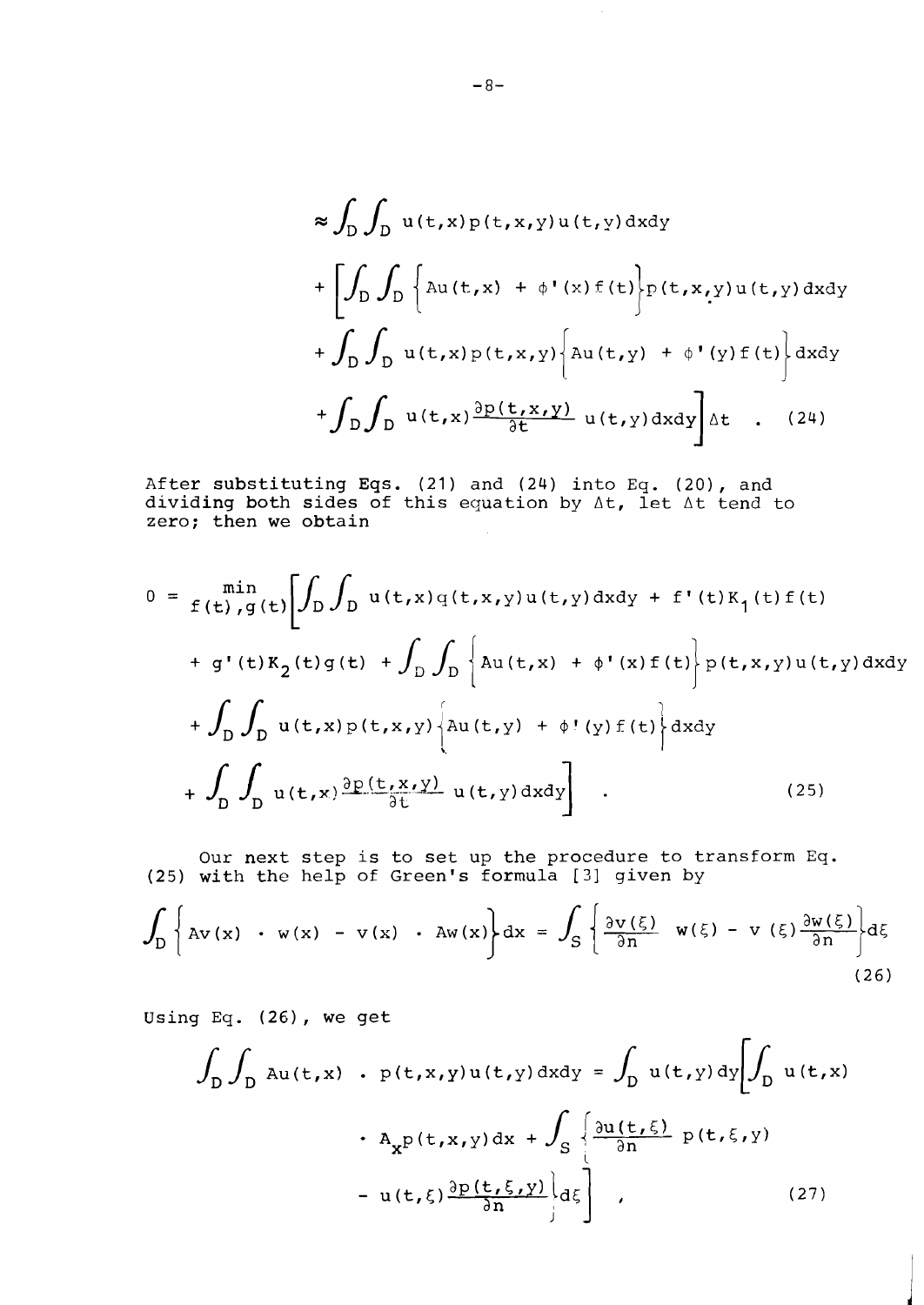where the symbol  $A_x$  denotes the operator defined by (2) taken with respect^to the x variable of  $p(t,x,y)$ .

Next, we divide the boundary S into two parts, say  $\sigma_{\bf 1}$  and  $\sigma$ <sub>2</sub>, in the following manner;

$$
S = \sigma_1 \cup \sigma_2
$$
  
\n
$$
\alpha(\xi) > 0 \text{ on } \sigma_1
$$
  
\n
$$
\alpha(\xi) = 0 \text{ on } \sigma_2
$$
\n(28)

Then, from the boundary condition  $(14)$ , we get

$$
u(t,\xi) = -\frac{1-\alpha(\xi)}{\alpha(\xi)} \frac{\partial u(t,\xi)}{\partial n} + \psi'(\xi)g(t) \quad \text{on } \sigma_1 \quad , \qquad (29)
$$

and

$$
\frac{\partial u(t,\xi)}{\partial n} = 0 \quad \text{on } \sigma_2 \quad . \tag{30}
$$

Substituting these two relations into Eq. (27), we can derive  
\n
$$
\int_{D} \int_{D} Au(t,x) \cdot p(t,x,y)u(t,y) dxdy = \int_{D} \int_{D} u(t,x)A_{x}p(t,x,y)
$$
\n
$$
\cdot u(t,y) dxdy + \int_{D} u(t,y) dy \int_{\sigma_{1}} \frac{1}{\alpha(\xi)} \frac{\partial u(t,\xi)}{\partial n} \left\{ \alpha(\xi)p(t,\xi,y) \right\}
$$
\n
$$
+ (1 - \alpha(\xi)) \frac{\partial p(t,\xi,y)}{\partial n} d\xi - \int_{D} u(t,y) dy \int_{\sigma_{1}} \psi'(\xi) \frac{\partial p(t,\xi,y)}{\partial n} d\xi dt
$$
\n
$$
- \int_{D} u(t,y) dy \int_{\sigma_{2}} u(t,\xi) \frac{\partial p(t,\xi,y)}{\partial n} d\xi .
$$
\n(31)

 $(31)$ 

 $\mathbf{I}$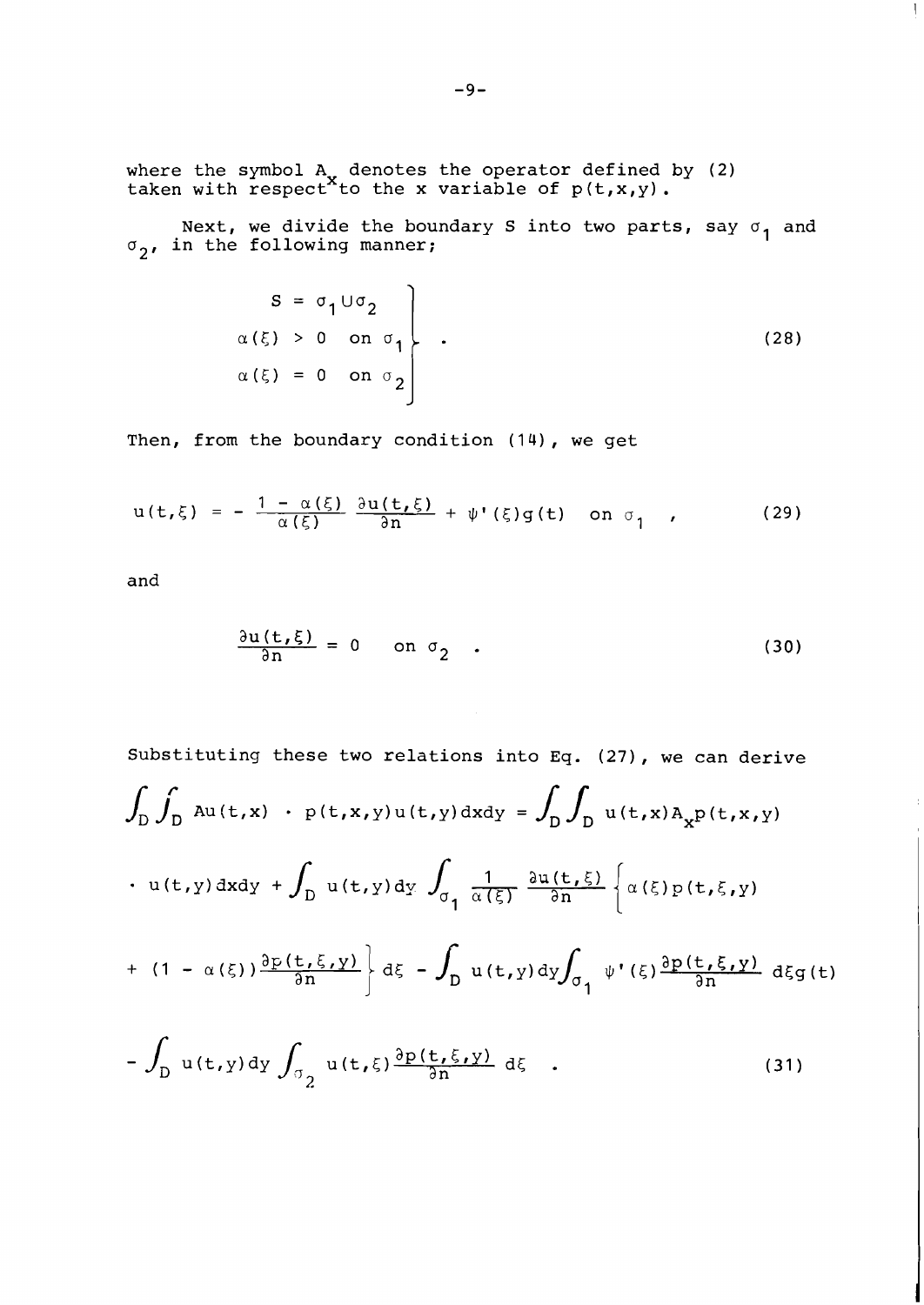In the same way, we also get the relation

$$
\int_{D} \int_{D} u(t,x)p(t,x,y) \cdot Au(t,y) dxdy = \int_{D} \int_{D} u(t,x)A_{y}p(t,x,y)
$$
  

$$
\cdot u(t,y) dxdy + \int_{D} u(t,x) dx \int_{\sigma_{1}} \frac{1}{\alpha(\xi)} \frac{\partial u(t,\xi)}{\partial n} \left\{ \alpha(\xi)p(t,x,\xi) + (1 - \alpha(\xi)) \frac{\partial p(t,x,\xi)}{\partial n} \right\} d\xi - \int_{D} u(t,x) dx \int_{\sigma_{1}} \psi'(\xi) \frac{\partial p(t,x,\xi)}{\partial n} d\xi g(t)
$$
  

$$
-\int_{D} u(t,x) dx \int_{\sigma_{2}} u(t,\xi) \frac{\partial p(t,x,\xi)}{\partial n} d\xi .
$$
(32)

Substituting Eqs. (31) and (32) into Eq. (25), it follows that  
\n
$$
0 = \lim_{f(t), g(t)} \left[ f'(t)K_1(t)f(t) + g'(t)K_2(t)g(t) + 2 \int_D \int_D \phi'(x) \right]
$$
\n
$$
x p(t, x, y) u(t, y) dx dy f(t) - 2 \int_D \int_{\sigma_1} \psi'(\xi) \frac{\partial p(t, \xi, y)}{\partial n} u(t, y) d\xi dy dt + \int_D \int_D u(t, x) \left[ g(t, x, y) + \frac{\partial p(t, x, y)}{\partial t} + (A_x + A_y) p(t, x, y) \right] u(t, y) dxdy
$$
\n
$$
+ \int_D u(t, y) dy \left[ \int_{\sigma_1} \frac{1}{\alpha(\xi)} \frac{\partial u(t, \xi)}{\partial n} \left[ \alpha(\xi) p(t, \xi, y) + (1 - \alpha(\xi)) \right] \right]
$$
\n
$$
\frac{\partial p(t, \xi, y)}{\partial n} \left[ d\xi - \int_{\sigma_2} u(t, \xi) \frac{\partial p(t, \xi, y)}{\partial n} d\xi \right] + \int_D u(t, x) dx
$$
\n
$$
x \int_{\sigma_1} \frac{1}{\alpha(\xi)} \frac{\partial u(t, \xi)}{\partial n} \left[ \alpha(\xi) p(t, x, \xi) + (1 - \alpha(\xi)) \frac{\partial p(t, x, \xi)}{\partial n} \right] d\xi
$$
\n
$$
- \int_{\sigma_2} u(t, \xi) \frac{\partial p(t, x, \xi)}{\partial n} d\xi
$$
\n(33)

The optimal controls f\*(t) and g\*(t), which minimize the right hand side of **Eq.** (33), are found by setting the functional derivative of **Eq.** (33) with respect to f (t) and g (t) to zero,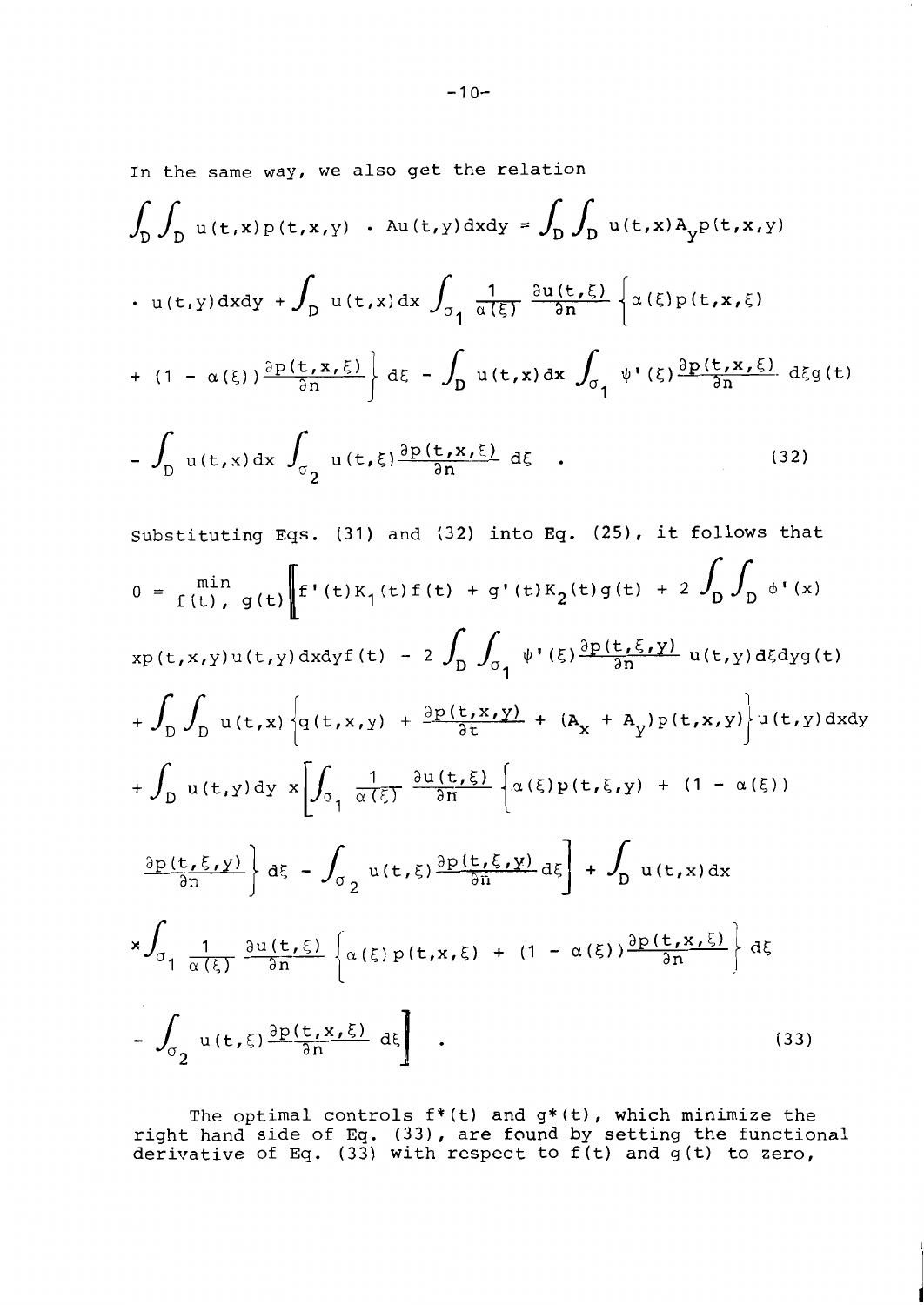respectively. The resulting expressions can be given by

$$
f^{*}(t) = -K_{1}^{-1}(t) \int_{D} \left\{ \int_{D} \phi(x) p(t, x, y) dx \right\} u(t, y) dy , \qquad (34)
$$

and

$$
g^*(t) = K_2^{-1}(t) \int_D \left\{ \int_{\sigma_1} \psi(\xi) \frac{\partial p(t, \xi, y)}{\partial n} d\xi \right\} u(t, y) dy \quad . \quad (35)
$$

Substituting these optimal control functions into Eq.  $(33)$ , we obtain the equation that  $p(t,x,y)$  must satisfy; i.e.

$$
0 = \int_{D} \int_{D} u(t,x) \left[ q(t,x,y) + \frac{\partial p(t,x,y)}{\partial t} + (A_{x} + A_{y}) p(t,x,y) \right]
$$
  
\n
$$
- \int_{D} \phi'(z) p(t,z,x) dz K_{1}^{-1}(t) \int_{D} p(t,z,y) \phi(z) dz
$$
  
\n
$$
- \int_{\sigma_{1}} \psi'( \xi) \frac{\partial p(t,\xi,x)}{\partial n} d\xi K_{2}^{-1}(t) \int_{\sigma_{1}} \frac{\partial p(t,\xi,y)}{\partial n} \psi(\xi) d\xi u(t,y) dxdy
$$
  
\n
$$
+ \int_{D} u(t,y) dy \left[ \int_{\sigma_{1}} \frac{1}{\alpha(\xi)} \frac{\partial u(t,\xi)}{\partial n} \left\{ \alpha(\xi) p(t,\xi,y) \right\} \right]
$$
  
\n
$$
+ (1 - \alpha(\xi)) \frac{\partial p(t,\xi,y)}{\partial n} \right] d\xi - \int_{\sigma_{2}} u(t,\xi) \frac{\partial p(t,\xi,y)}{\partial n} d\xi
$$
  
\n
$$
+ \int_{D} u(t,x) dx \left[ \int_{\sigma_{1}} \frac{1}{\alpha(\xi)} \frac{\partial u(t,\xi)}{\partial n} \left\{ \alpha(\xi) p(t,x,\xi) \right\}
$$
  
\n
$$
+ (1 - \alpha(\xi)) \frac{\partial p(t,x,\xi)}{\partial n} \right\} d\xi - \int_{\sigma_{2}} u(t,\xi) \frac{\partial p(t,x,\xi)}{\partial n} d\xi
$$
 (36)

Eq. (36) must be satisfied for any state u. Therefore, the coefficients of integrands multiplied by the same fupction must themselves be zero. However, as it is possible to change u in the interior of D without changing it on the boundary, it follows that terms with different regions of integration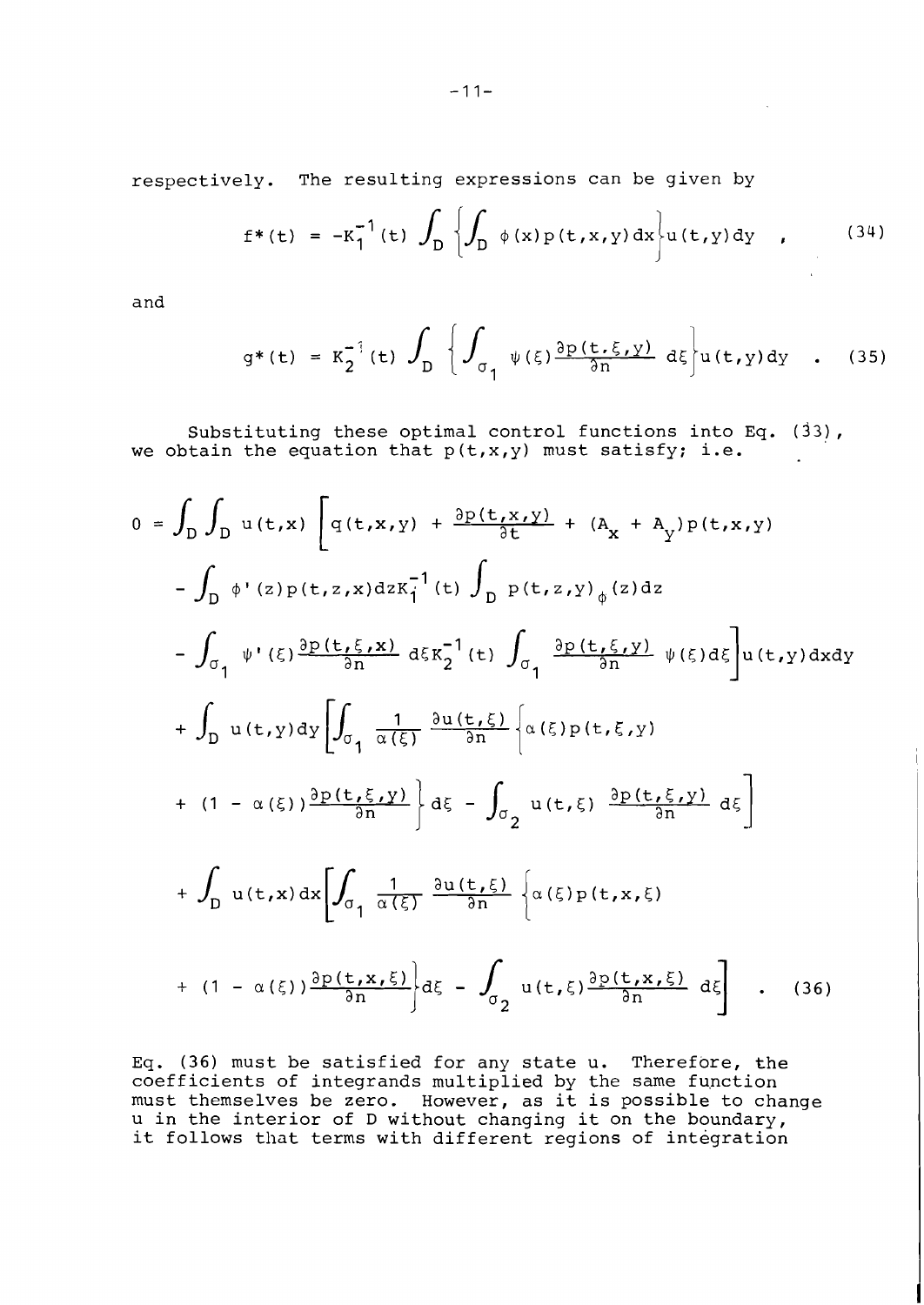are independent of each other and therefore must be equated to zero separately. From Eq. (36), these observations yield the relations as

$$
-\frac{\partial p(t,x,y)}{\partial t} = q(t,x,y) + (A_x + A_y) p(t,x,y)
$$
  

$$
-\int_D \phi'(z) p(t,z,x) dz K_1^{-1}(t) \int_D p(t,z,y) \phi(z) dz
$$
  

$$
-\int_S \psi'(\xi) \frac{\partial p(t,\xi,x)}{\partial n} d\xi K_2^{-1}(t) \int_S \frac{\partial p(t,\xi,y)}{\partial n} \psi(\xi) d\xi , (37)
$$

$$
\alpha(\xi)p(t,x,\xi) + \left\{1 - \alpha(\xi)\right\} \frac{\partial p(t,x,\xi)}{\partial n} = 0 \text{ on } \sigma_1 \quad , \quad (38a)
$$

$$
\alpha(\xi)p(t,\xi,y) + \left\{1 - \alpha(\xi)\right\} \frac{\partial p(t,\xi,y)}{\partial n} = 0 \text{ on } \sigma_1 \quad , \qquad (38b)
$$

$$
\frac{\partial p(t, x, \xi)}{\partial n} = \frac{\partial p(t, \xi, y)}{\partial n} = 0 \quad \text{on } \sigma_2 \quad .
$$
 (38c)

Recalling that  $\alpha(\xi) = 0$  on  $\sigma_{2}$ , we can express the boundary conditions of Eqs.(38) more concisely as

$$
\alpha(\xi)p(t,x,\xi) + \left\{1 - \alpha(\xi)\right\} \frac{\partial p(t,x,\xi)}{\partial n} = 0 \text{ on } S \quad , \qquad (39a)
$$

$$
\alpha(\xi)p(t,\xi,y) + \left\{1 - \alpha(\xi)\right\} \frac{\partial p(t,\xi,y)}{\partial n} = 0 \text{ on } S . \qquad (39b)
$$

From Eq. (19), the terminal condition for  $p(t, x, y)$  can be given by

$$
p(t_f, x, y) = r(x, y) \qquad (40)
$$

Eq. (37) with boundary conditions (39) is a nonlinear integropartial differential equation analogous to the Riccati equation, which has never been studied before in the vast literature on partial differential euqations (see Erzberger and Kim [1,21). If we can solve the equation (37) with the terminal condition given by (40), the optimal control policies,  $f^*(t)$  and  $g^*(t)$ , are given by (34) and (35) respectively, and at the same time, the optimal error functional  $P(t,u(t,x))$  can be calculated from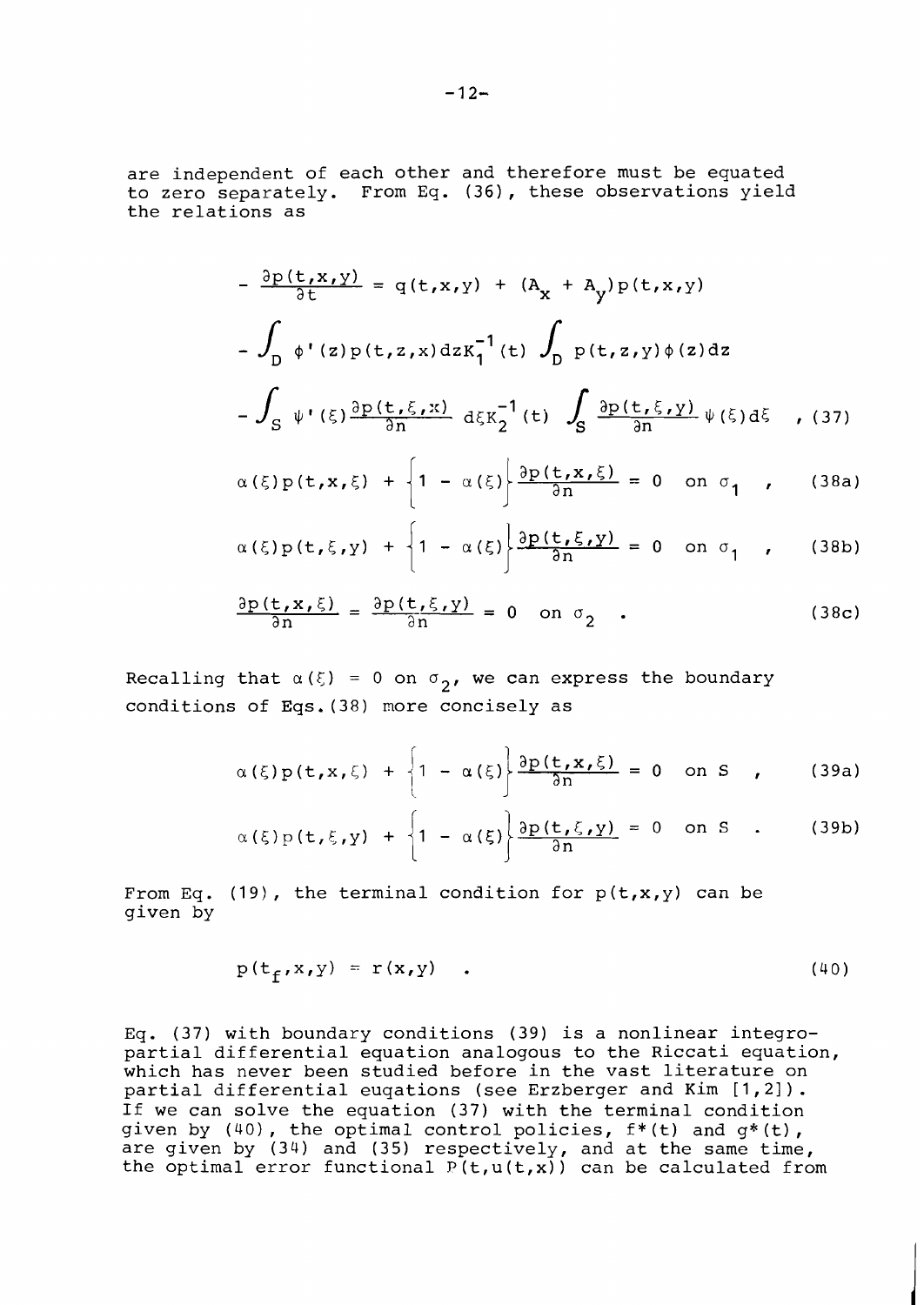Eq. (21). The resulting controls are obviously of the state feedback type.

#### 3. Discrete-Time Control Policy

In this section, we consider the same optimal control problem stated in Section 1 but impose the following restriction to the control functions: both the distributed and boundary control functions,  $F(t,x)$  and  $G(t,\xi)$ , are stepwise functions with respect to time. In other words, for  $t_{j-1} \leq t < t_j$ , let the respective control functions  $f(t)$  and  $g(t)$  in Eq. (10) be

$$
f(t) = f_{j-1} = (f_{1,j-1}, \ldots, f_{k_{1},j-1})'
$$
 (41a)

$$
g(t) = g_{j-1} = (g_{1,j-1}, \ldots, g_{k_2,j-1})
$$
 (41b)

where  $j = 1, \ldots, N$  and N is the total number of sampling stages. For the convenience of consideration, we shall choose all sampling intervals to be equal to each other; namely

$$
t_{\dot{1}} = t_{\circ} + jT
$$
,  $(j = 1,...,N)$ ,  $T = (t_{\dot{f}} - t_{\circ})/N$ ,  $t_{\dot{N}} = t_{\dot{f}}$ . (42)

We shall consider the performance criterion function of the following discrete form, which corresponds to the one given by Eq.  $(15)$ ;

$$
J_{d} = \sum_{j=1}^{N} \left\{ \int_{D} \int_{D} u_{j}(x) q_{j}(x, y) u_{j}(y) dxdy + f_{j-1}^{T} f_{1,j-1} f_{j-1} + g_{j-1}^{T} K_{2,j-1} g_{j-1} \right\} T + \int_{D} \int_{D} u(t_{f}^{*}(x) r(x, y) u(t_{f}^{*}(y)) dxdy , \quad (43)
$$

where

$$
u_{i}(x) = u(t_{i}(x)), \qquad (44)
$$

 $q_j(x,y)$ ,  $r(x,y)$ : scalar valued, positive semidefinite kernels, which are symmetric on D×D,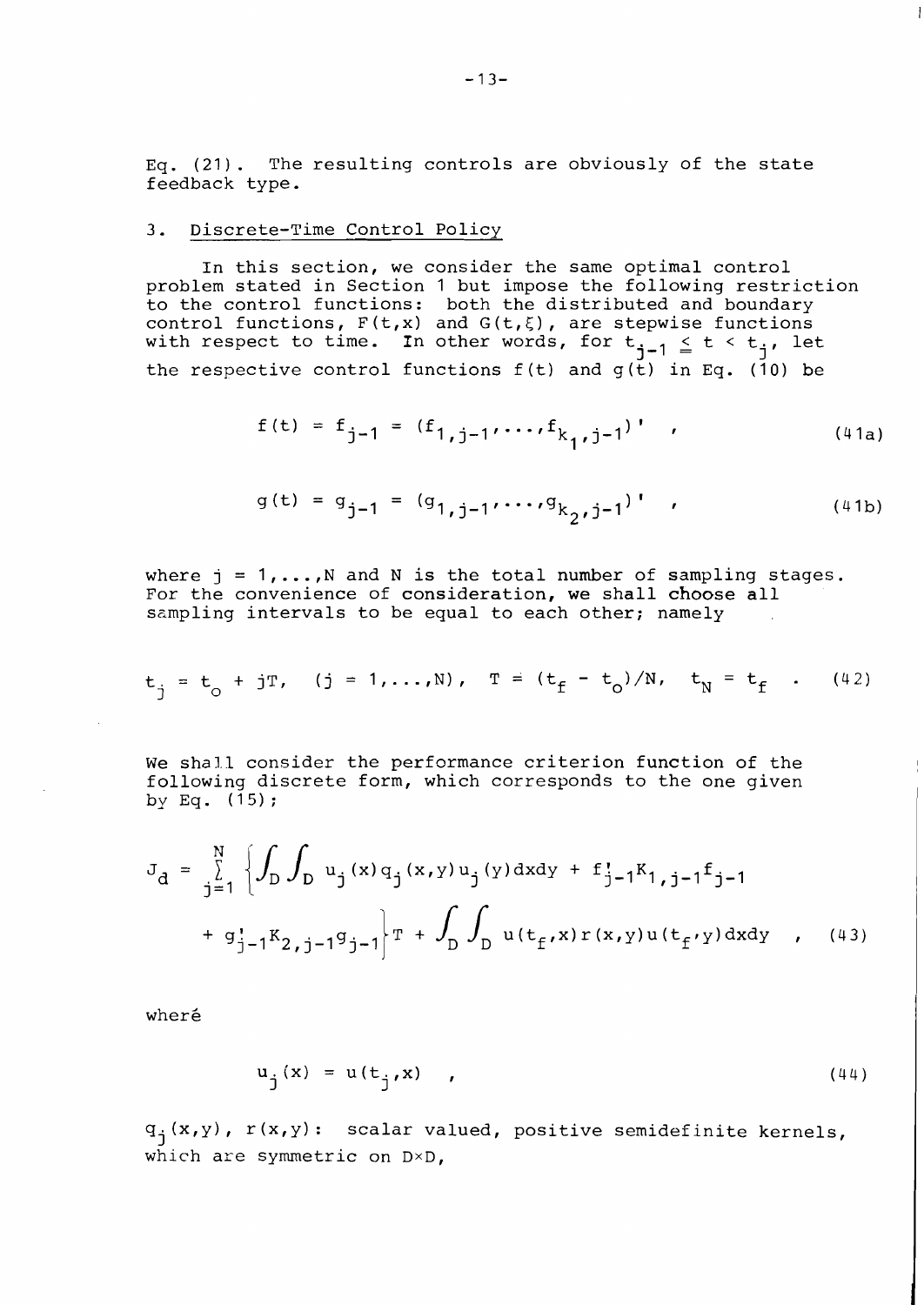$K_{1, i-1} K_{2, i-1}$ :  $k_1 \times k_1$  and  $k_2 \times k_2$  positive definite symmetric matrices, respectively.

From now on, let us determine the sequences of optimal control policy  $\left\{f_{j-1}^* \right\} = \left\{f_0^*, \ldots, f_{N-1}^* \right\}$  and  $\left\{g_{j-1}^* \right\} = \left\{g_0^*, \ldots, \right\}$  $g_{N-1}^*$  which minimizes the performance index  $J_d$  given by (43)  $\begin{bmatrix} 9N-1 \end{bmatrix}$  which minimizes the performance flues  $\begin{bmatrix} 1 & 0 \end{bmatrix}$  of  $\begin{bmatrix} 1 & 0 \end{bmatrix}$  and  $\begin{bmatrix} 4 & 0 \end{bmatrix}$ . The above-mentioned optimal control problem has already been investigated by the author (see Ito [41 and Matsumoto and Ito [61) . Therefore, let us here briefly explain only the derived results.

Let the function  $U(t,x,y)$  be the Green's function associated with the homogeneous system of Eqs. (1) and (3). Then, the response of the inhomogeneous system can be written as (see Friedmann [3])

$$
u(t,x) = \int_{D} U(t-t_0, x,y)u_0(y)dy + \int_{t_0}^{t} d\tau \int_{D} U(t-\tau, x,y)F(\tau, y)dy
$$
  
+ 
$$
\int_{t_0}^{t} d\tau \int_{S} U_{B}(t-\tau, x, \xi) \alpha(\xi)G(\tau, \xi) d\xi , \qquad (45)
$$

where

$$
U_{B}(t,x,\xi) = U(t,x,\xi) - \frac{\partial U(t,x,\xi)}{\partial n} . \qquad (46)
$$

Particularly when we consider the control functions given by  $(41)$ , we can get the following relation from Eq. (45); that is

$$
u_j(x) = \mathcal{L}u_{j-1}(x) + h'_1(x) f_{j-1} + h'_2(x) g_{j-1}, \quad (j = 1,..., N) ,
$$
\n(47)

where  $\angle$  is an integral operator defined as

$$
\mathcal{L}_{\mathbf{u}}(\mathbf{x}) = \int_{D} \mathbf{U}(\mathbf{T}, \mathbf{x}, \mathbf{y}) \mathbf{u}(\mathbf{y}) d\mathbf{y} \qquad (48)
$$

and both  $h_1(x)$  and  $h_2(x)$  are vector valued functions of the form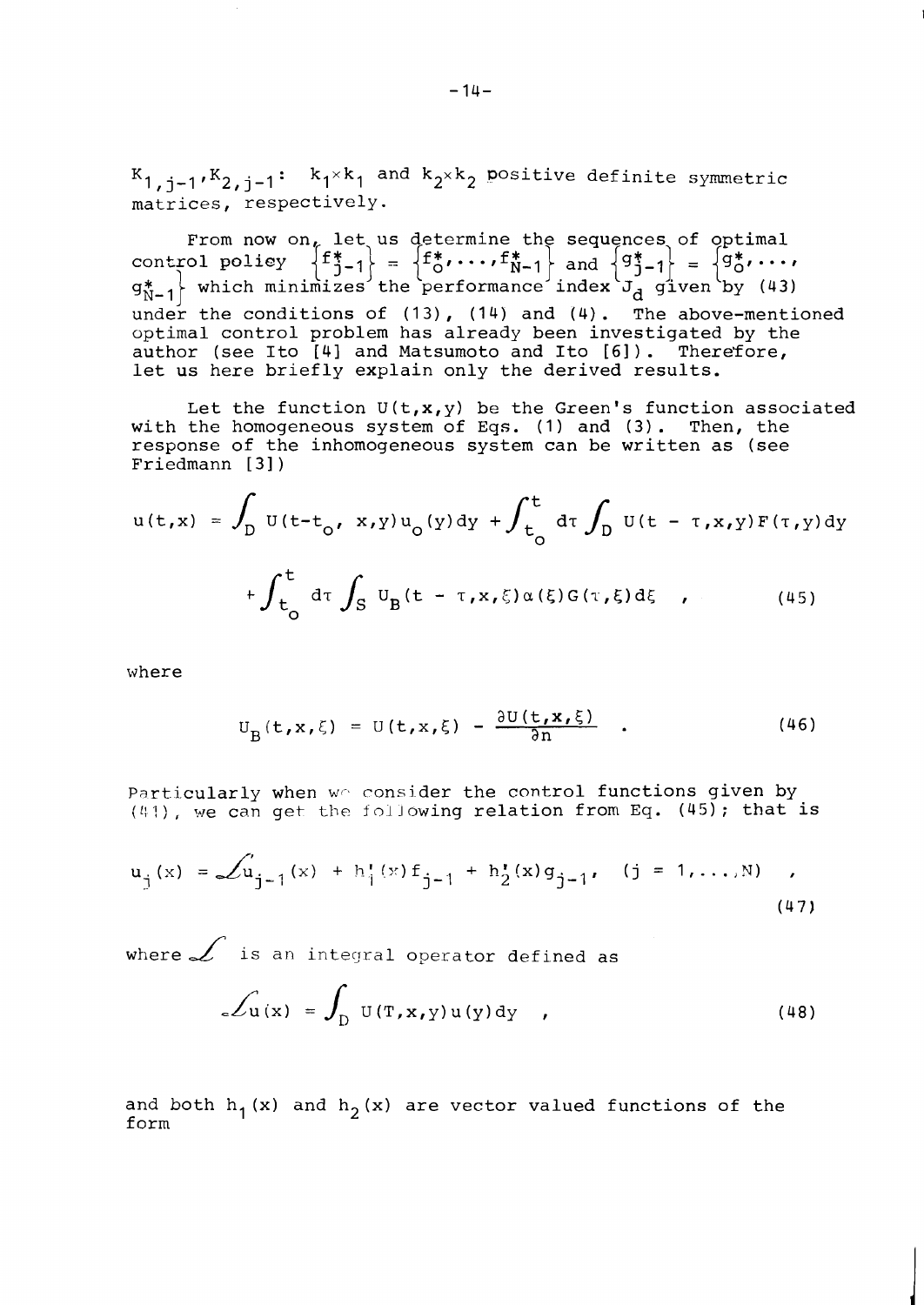$$
h_{1}(x) = \begin{pmatrix} \int_{0}^{T} d\tau \int_{D_{1}} U(T - \tau, x, y) dy \\ \vdots \\ \int_{0}^{T} d\tau \int_{D_{k_{1}}} U(T - \tau, x, y) dy \end{pmatrix}, \qquad (49a)
$$

 $\overline{\phantom{a}}$ 

**and** 

$$
h_{2}(x) = \begin{pmatrix} \int_{0}^{T} d\tau \int_{S_{1}} U_{B}(T - \tau, x, \xi) \alpha(\xi) d\xi \\ \vdots \\ \int_{0}^{T} d\tau \int_{S_{k_{2}}} U_{B}(T - \tau, x, \xi) \alpha(\xi) d\xi \end{pmatrix} .
$$
 (49b)

 $\mathcal{A}$ 

**From this place, for the convenience of mathematical description, we adopt vectors and a matrix as follows;** 

$$
\overline{f}_{j-1} = \begin{pmatrix} f_{j-1} \\ g_{j-1} \end{pmatrix} , \qquad (50a)
$$

$$
h(x) = \begin{pmatrix} h_1(x) \\ h_2(x) \end{pmatrix},
$$
 (50b)

$$
K_{j-1} = \begin{pmatrix} K_{1,j-1} & 0 \\ 0 & K_{2,j-1} \end{pmatrix}
$$
 (50c)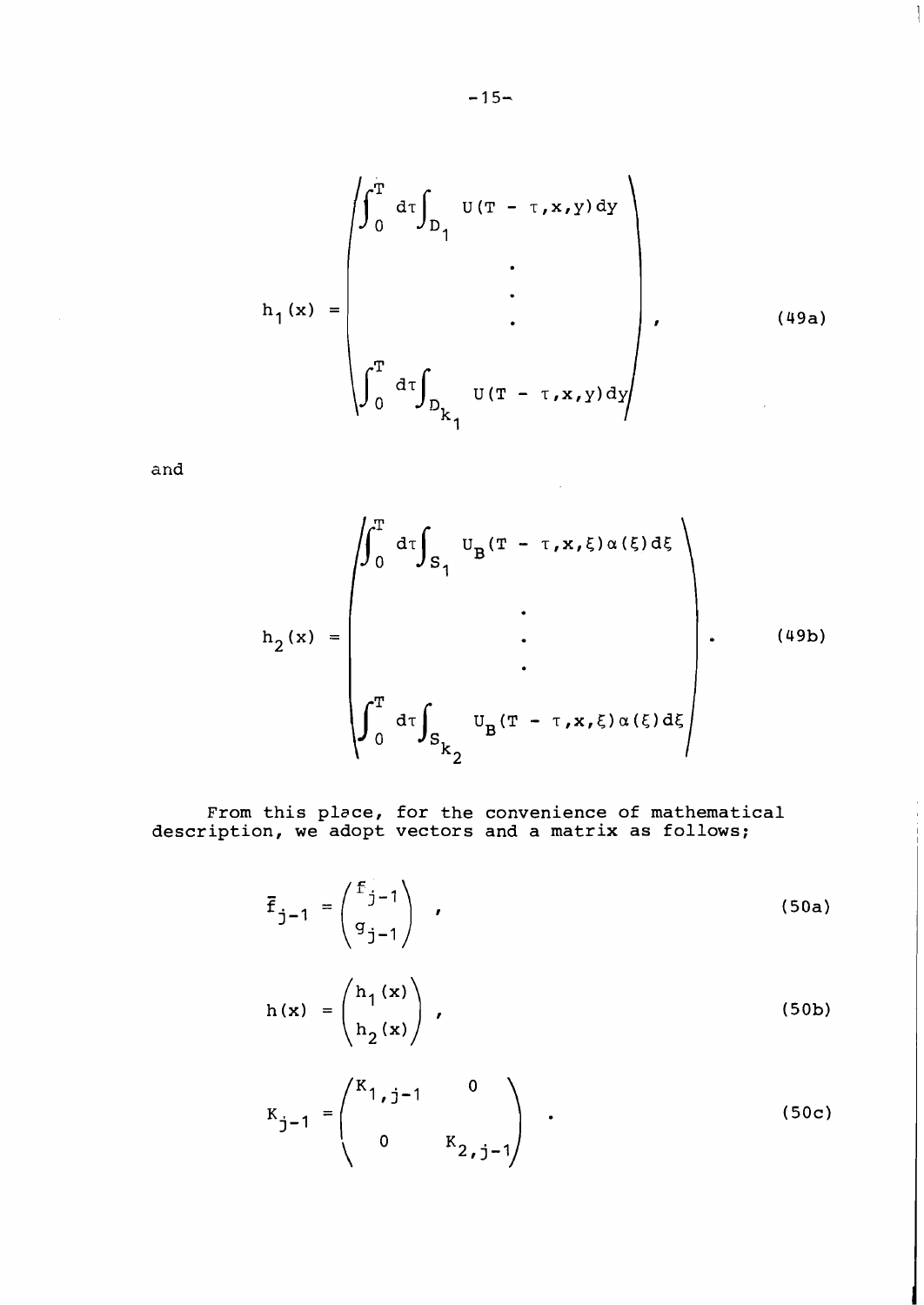Then, Eqs. (43) and (47) can be written respectively

$$
J_d = \sum_{j=1}^{N} \left\{ \int_D \int_D u_j(x) q_j(x, y) u_j(y) dx dy + \overline{f}_{j-1}^{t} K_{j-1} \overline{f}_{j-1} \right\} T
$$

$$
+ \int_{D} \int_{D} u(t_f, x) r(x, y) u(t_f, y) dx dy , \qquad (51)
$$

$$
u_j(x) = \int u_{j-1}(x) + h'(x) \vec{f}_{j-1}
$$
 (52)

We shall now solve the optimal control problem stated above by using dynamic programming technique. Let the error functional  $\overline{P}_j(\overline{u}_j(x))$  be defined as

$$
P_{j}(u_{j}(x)) = \prod_{i=j, \ldots, N-1}^{m \text{in}} \left[ \sum_{i=j+1}^{N} \left\{ \int_{D} u_{i}(x) q_{i}(x, y) u_{i}(y) \, dx dy + \vec{F}_{i-1}^{*} K_{i-1} \vec{F}_{i-1} \right\}^{T} + \int_{D} \int_{D} u(t_{f}^{*}(x) r(x, y) u(t_{f}^{*}(y)) \, dx dy \right] . \tag{53}
$$

Now, making an assumption that the error functional of (53) be of the form

$$
P_{j}(u_{j}(x)) = \int_{D} \int_{D} u_{j}(x) p_{j}(x, y) u_{j}(y) dxdy , \qquad (54)
$$

and let the sequence  $\left\{{\vec{\bf f}}_{\textbf{j}-1}^* \right\}$  =  $\left\{{\vec{\bf f}}_{\textbf{o}}^*,\ldots,{\vec{\bf f}}_{\textbf{N}-1}^* \right\}$  be the optimal control policy. Then the resulting form of the optimal control law can be written as

$$
\vec{f}_{j-1}^* = -\int_D s_{j-1}(x) u_{j-1}(x) dx
$$
, (j = 1,...,N), (55)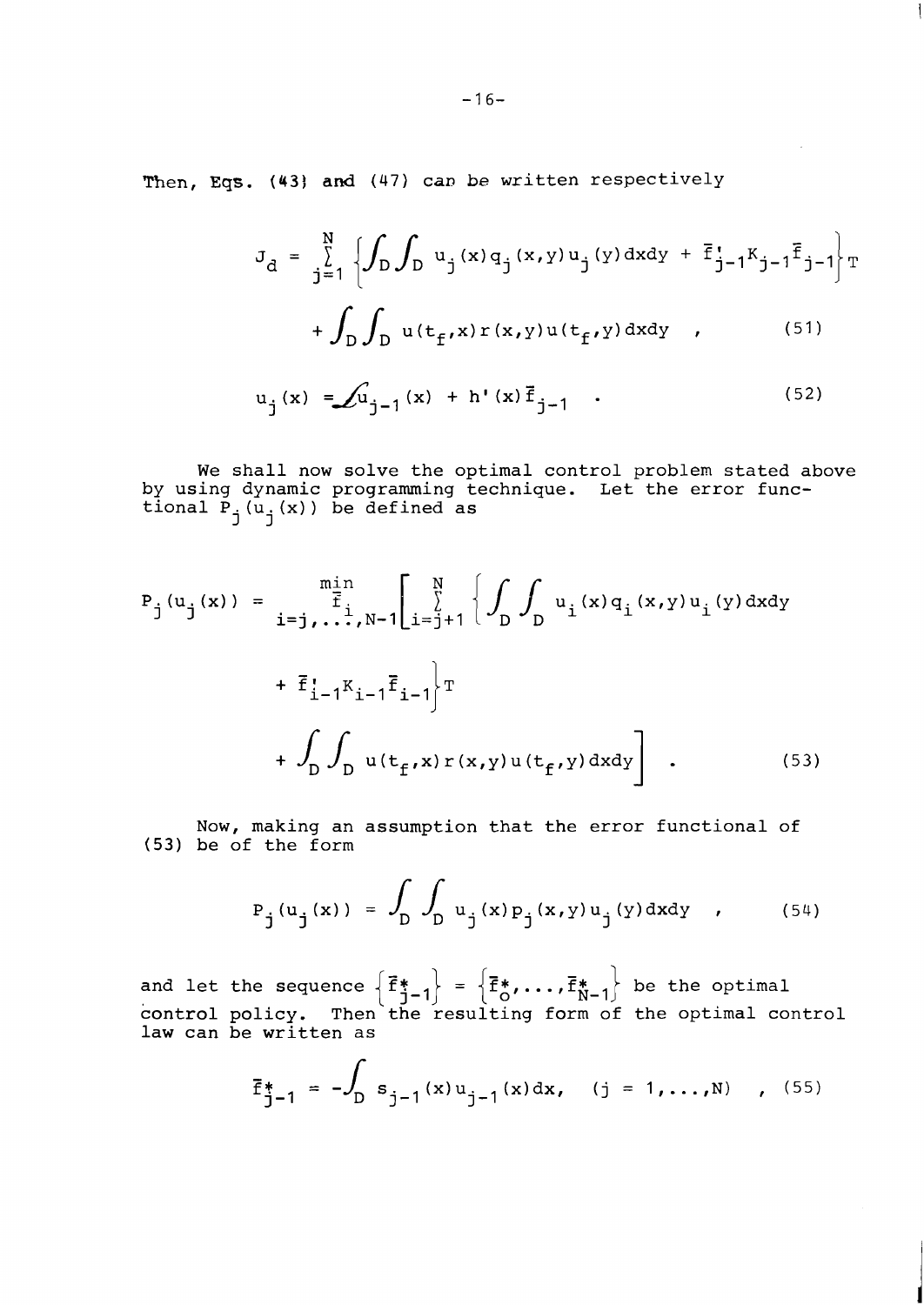where

 $\mathcal{A}^{\mathcal{A}}_{\mathcal{A}}$  ,  $\mathcal{A}^{\mathcal{A}}_{\mathcal{A}}$ 

$$
s_{j-1}(x) = \left[ T K_{j-1} + \int_{D} \int_{D} h(x) \left\{ T q_{j}(x, y) + p_{j}(x, y) \right\} h'(y) dx dy \right]^{-1} x \int_{D} \mathcal{L}_{X} \left\{ T q_{j}(x, y) + p_{j}(x, y) \right\} h(y) dy, \quad (j = 1, ..., N) \quad . \quad (56)
$$

Furthermore the function  $p_i(x,y)$  must satisfy the recurrence relationship as I

$$
P_{j-1}(x,y) = \int_{X} \int_{Y} \left\{ Tq_{j}(y,y) + P_{j}(x,y) \right\} - s_{j-1}^{*}(x) \left[ TK_{j-1} + \int_{D} \int_{D} h(x) \left\{ Tq_{j}(x,y) + P_{j}(x,y) \right\} h^{*}(y) dxdy \right\} s_{j-1}(y),
$$
  
(j = 1,...,N)

As a result, starting with the terminal condition

$$
p_N(x, y) = r(x, y) \qquad (58)
$$

we solve the recurrence functional relationships of (56) and (57) with respect to  $s_{j-1}(x)$  and  $p_{j-1}(x,y)$ . Then, the

sequence of the optimal control policy  $\{\vec{F}_{1-1}^*\}$  and the error functional P<sub>j</sub>(u<sub>j</sub>(x)) can be determined by (55) and (54) respectively. The control policy is also given as a feedback control.

## 4. Relationships Between Optimal Continuous-Time and Discrete-Time Control Policies

In this section, let us investigate the relationships between the results derived in the preceding sections. We shall show that we can derive the Riccati equation of (37) from the recurrence relationships of (56) and (57) when the sampling interval T tend to zero. To begin with, as a preparation of the following investigation, let us enumerate some properties which the Green's function  $U(t, x, y)$  satisfies (see Friedmann [31), i.e.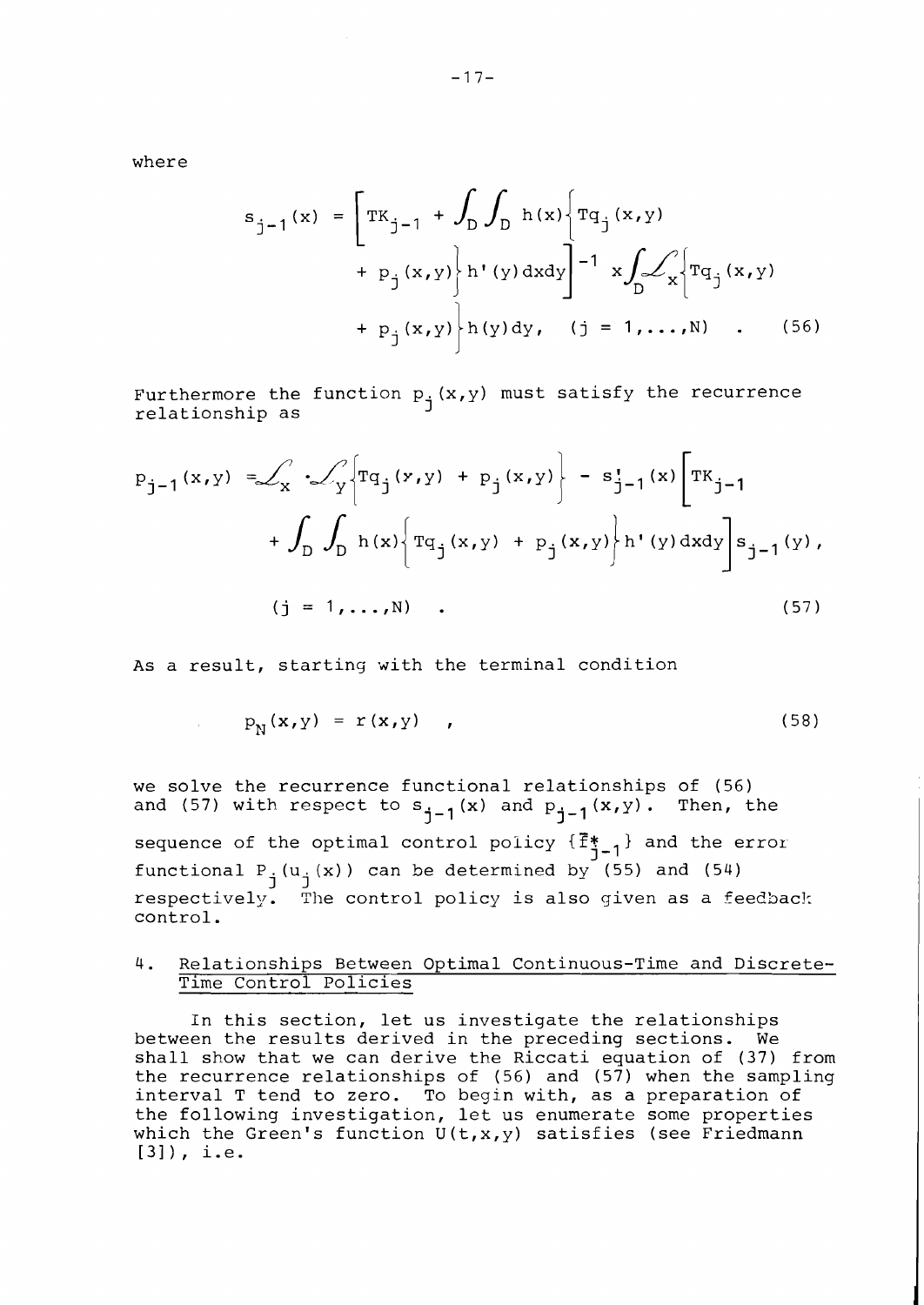$$
1) \quad \frac{\partial U(t,x,y)}{\partial t} = A_x U(t,x,y) \quad , \tag{59a}
$$

$$
\frac{\partial U(t, x, y)}{\partial t} = A_y U(t, x, y) , \qquad (59b)
$$

 $\sim 10$ 

2) 
$$
\alpha(\xi)U(t,\xi,y) + \left\{1 - \alpha(\xi)\right\} \frac{\partial U(t,\xi,y)}{\partial n} = 0
$$
, (60a)

$$
\alpha(\xi)U(t,x,\xi) + \left\{1 - \alpha(\xi)\right\} \frac{\partial U(t,x,\xi)}{\partial n} = 0 \quad , \quad \text{(60b)}
$$

3) 
$$
\lim_{t \to 0} \int_{D} U(t, x, z) p(z, y) dz = p(x, y)
$$
 (61)

The next step is to substitute Eq. (56) into Eq. (57) and it follows that

$$
P_{j-1}(x,y) = \mathcal{L}_x \cdot \mathcal{L}_y \Big\{ T q_j(x,y) + P_j(x,y) \Big\} - \int_D \mathcal{L}_x \Big\{ T q_j(x,z) + P_j(x,z) \Big\} h'(z) dz \Big[ T K_{j-1} + \int_D \int_D h(x) \Big\{ T q_j(x,y) + P_j(x,y) \Big\} h'(y) dxdy \Big]^{-1} x \int_D \mathcal{L}_y \Big\{ T q_j(y,z) + P_j(y,z) \Big\} h(z) dz
$$
 (62)

Then, let us consider the case of  $(62)$  in the limit as the ampling interval T tends to zero. First, using the relations of (59) to (61) and Green's formula given by (26), we get

 $\mathcal{L}_{\text{max}}$  and  $\mathcal{L}_{\text{max}}$ 

$$
\int_{x} p_{j}(x,y) = \int_{D} U(T,x,z) p_{j}(z,y) dz \approx \int_{D} \left\{ U(0,x,z) + \frac{\partial U(t,x,z)}{\partial t} \Big|_{t=0} T \right\} p_{j}(z,y) dz = p_{j}(x,y)
$$

$$
+ T \int_{D} A_{z} U(0,x,z) \cdot p_{j}(z,y) dz = p_{j}(x,y)
$$

$$
+ \left[ \int_{D} U(0,x,z) \cdot A_{z} p_{j}(z,y) dz \right]
$$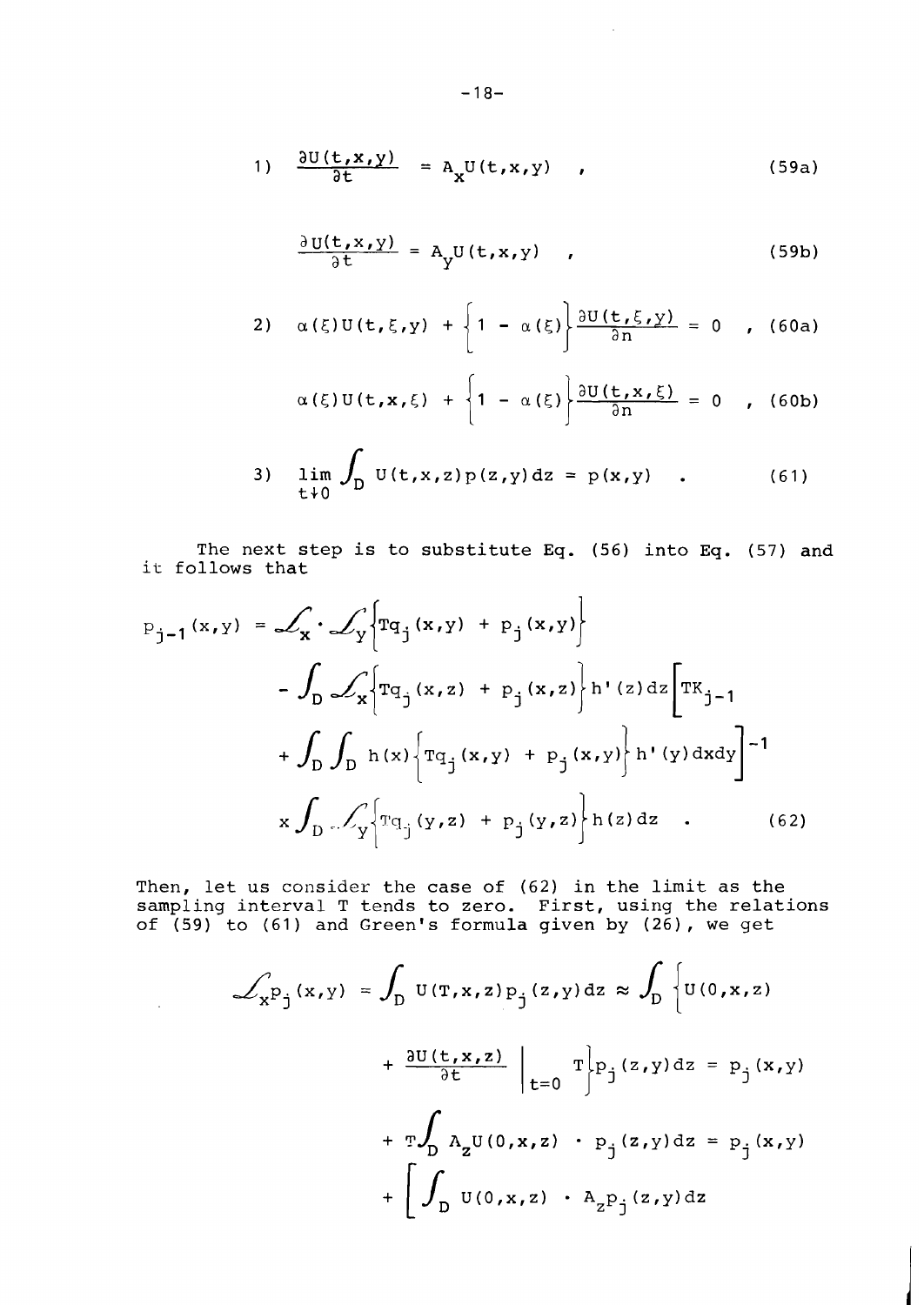$$
+\int_{S}\left\{\frac{\partial U(0,x,\xi)}{\partial n}p_{j}(\xi,y)-U(0,x,\xi)\frac{\partial P_{j}(\xi,y)}{\partial n}\right\}d\xi\right]T=p_{j}(x,y)
$$

 $\mathbf{I}$ 

$$
+ A_{\mathbf{x}} \mathbf{p}_{\mathbf{j}}(\mathbf{x}, \mathbf{y}) \mathbf{T} + \left[ \int_{\sigma_{\mathbf{1}}} \frac{1}{\alpha(\xi)} \frac{\partial U(0, \mathbf{x}, \xi)}{\partial n} \left[ \alpha(\xi) \mathbf{p}_{\mathbf{j}}(\xi, \mathbf{y}) + (1 - \alpha(\xi)) \right] \right]
$$

$$
\left[\frac{\partial P_j(\xi, y)}{\partial n}\right] d\xi - \int_{\sigma_2} U(0, x, \xi) \left[\frac{\partial P_j(\xi, y)}{\partial n}\right] d\xi \left[T\right]. \tag{63}
$$

Equation (63) must be satisfied for the arbitrary Green's function  $U(0, x, z)$ . As mentioned in Section 2, since it is possible to change U(O,x,z) with respect to **z** in the interior of D without changing them on the boundary, it follows that terms with different regions of integration are independent of each other and therefore must be equated to zero separately. At the same time, considering that Eq. (63) must be satisfied for the arbitrary values of both x and y, we get

$$
\mathcal{L}_{\mathbf{x}^{\mathbf{p}}\mathbf{j}}(\mathbf{x},\mathbf{y}) \approx \mathbf{p}_{\mathbf{j}}(\mathbf{x},\mathbf{y}) + \mathbf{A}_{\mathbf{x}^{\mathbf{p}}\mathbf{j}}(\mathbf{x},\mathbf{y})\mathbf{T} \tag{64}
$$

and

$$
\alpha(\xi) p_{j}(\xi, y) + \left\{1 - \alpha(\xi)\right\} \frac{\partial p_{j}(\xi, y)}{\partial n} = 0 \text{ on } \sigma_{1} \quad (65a)
$$
  

$$
\frac{\partial p_{j}(\xi, y)}{\partial n} = 0 \text{ on } \sigma_{2} \quad .
$$
 (65b)

Now let us tend the sampling interval T to zero and write  $p_j(x,y)$  as  $p(t,x,y)$ ; then the boundary conditions of (65) can be written as

$$
\alpha(\xi)p(t,\xi,y) + \left\{1 - \alpha(\xi)\right\} \frac{\partial p(t,\xi,y)}{\partial n} = 0 \text{ on } S \quad . \quad (66)
$$

In the same way, it follows that

$$
\mathcal{L}_{\mathbf{y}} \mathbf{p}_{\mathbf{j}}(\mathbf{x}, \mathbf{y}) \approx \mathbf{p}_{\mathbf{j}}(\mathbf{x}, \mathbf{y}) + \mathbf{A}_{\mathbf{y}} \mathbf{p}_{\mathbf{j}}(\mathbf{x}, \mathbf{y}) \mathbf{T} \quad , \tag{67}
$$

and we get another boundary condition for  $p(t, x, y)$  as

$$
\alpha(\xi)p(t,x,\xi) + \left\{1 - \alpha(\xi)\right\} \frac{\partial p(t,x,\xi)}{\partial n} = 0 \text{ on } S \quad . \quad (68)
$$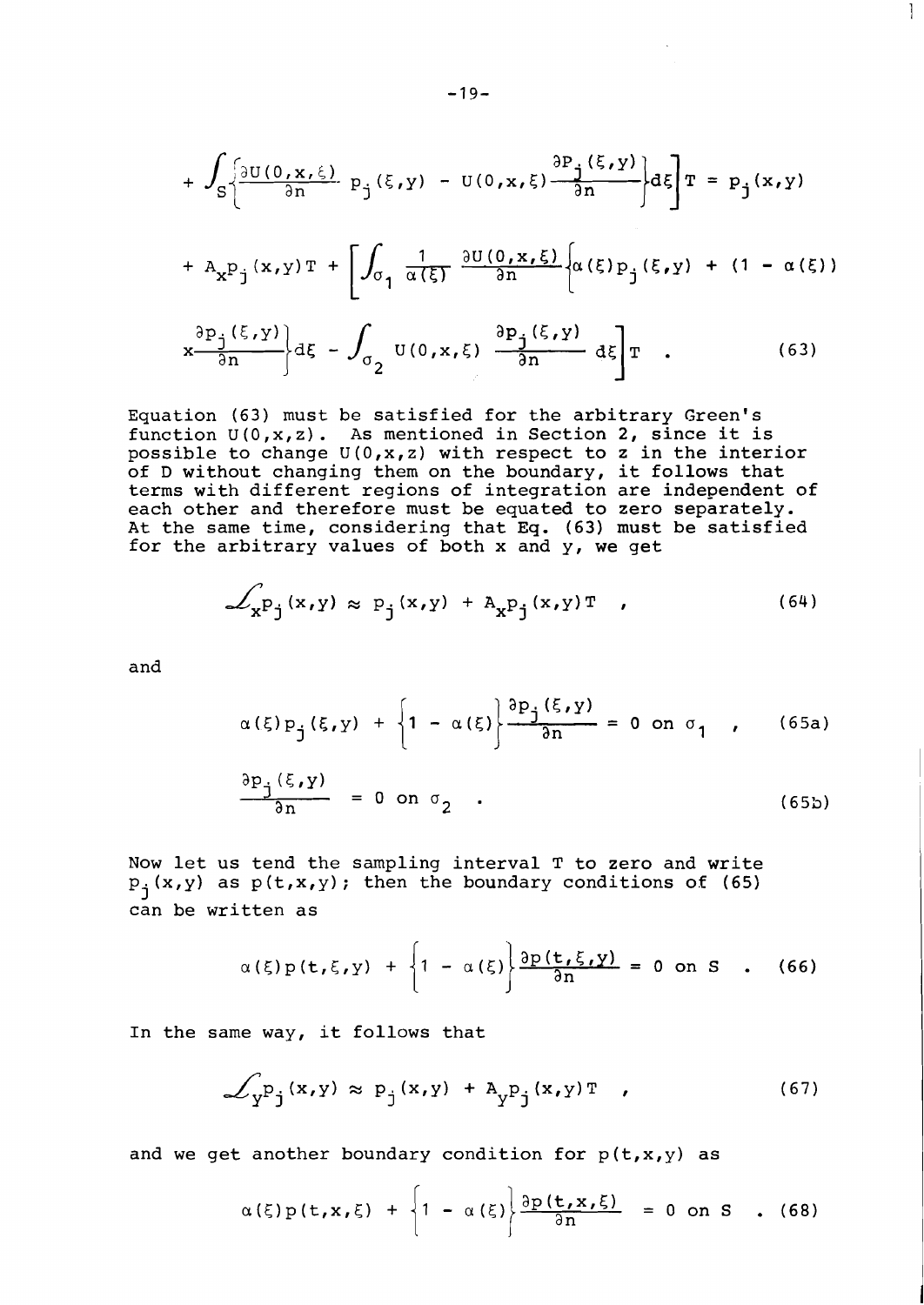Let us continue the same procedures, and we get the expressions

$$
h_1(x) \approx \phi(x) T \t\t(69a)
$$

$$
h_2(x) \approx T \int_S \left\{ U(0, x, \xi) - \frac{\partial U(0, x, \xi)}{\partial n} \right\} \alpha(\xi) \psi(\xi) d\xi \quad , \tag{69b}
$$

$$
\mathcal{L}_{\mathbf{x}} \cdot \mathcal{L}_{\mathbf{y}} \left\{ \mathbf{T} \mathbf{q}_{j} (\mathbf{x}, \mathbf{y}) + \mathbf{p}_{j} (\mathbf{x}, \mathbf{y}) \right\} \approx \mathbf{T} \mathbf{q}_{j} (\mathbf{x}, \mathbf{y})
$$
  
+  $\mathbf{p}_{j} (\mathbf{x}, \mathbf{y}) + \mathbf{A}_{\mathbf{x}} \mathbf{p}_{j} (\mathbf{x}, \mathbf{y}) \mathbf{T} + \mathbf{A}_{\mathbf{y}} \mathbf{p}_{j} (\mathbf{x}, \mathbf{y}) \mathbf{T}$  (70)

$$
\left[\mathbf{T}\mathbf{K}_{\mathbf{j}-1} + \int_{\mathbf{D}} \int_{\mathbf{D}} \mathbf{h}(\mathbf{x}) \left\{ \mathbf{T}\mathbf{q}_{\mathbf{j}}(\mathbf{x}, \mathbf{y}) \right\} \mathbf{r}(\mathbf{y}) d\mathbf{x} d\mathbf{y} \right] \approx \mathbf{T}\mathbf{K}_{\mathbf{j}-1} \quad (71)
$$

$$
\int_{D} \mathcal{L}_{\mathbf{x}} \left\{ \mathrm{rq}_{j}(\mathbf{x}, z) + \mathrm{p}_{j}(\mathbf{x}, z) \right\} \mathrm{h}_{1}(z) \, \mathrm{d}z \approx \mathrm{T} \int_{D} \mathrm{p}_{j}(\mathbf{x}, z) \, \phi(z) \, \mathrm{d}z \quad , \tag{72a}
$$

$$
\int_{D} \mathcal{L}_{\mathbf{x}} \Biggl\{ \text{Tr}_{q_{j}}(\mathbf{x}, \mathbf{z}) + \text{p}_{j}(\mathbf{x}, \mathbf{z}) \Biggr\} \text{h}_{2}(\mathbf{z}) \, \text{d}\mathbf{z} \approx -\text{T} \int_{S} \frac{\partial \text{p}_{j}(\mathbf{x}, \xi)}{\partial n} \psi(\xi) \, \text{d}\xi \quad . \tag{72b}
$$

After substituting Eqs. (64), (67) and (69) to (72) into Eq. (62), we divide the both sides of this relation by T, and tending T to zero, then we get the relation that  $p(t, x, y)$ must satisfy, which is equal to the Riccati equation of (37); i.e.

 $\sim$ 

$$
-\frac{\partial p(t, x, y)}{\partial t} = q(t, x, y) + (A_x + A_y) p(t, x, y)
$$
  

$$
-\int_D \phi'(z) p(t, z, x) dz K_1^{-1}(t) \int_D p(t, z, y) \phi(z) dz
$$
  

$$
-\int_S \psi'(z) \frac{\partial p(t, \xi, x)}{\partial n} d\xi K_2^{-1}(t) \int_S \frac{\partial p(t, \xi, y)}{\partial n} \psi(\xi) d\xi . (73)
$$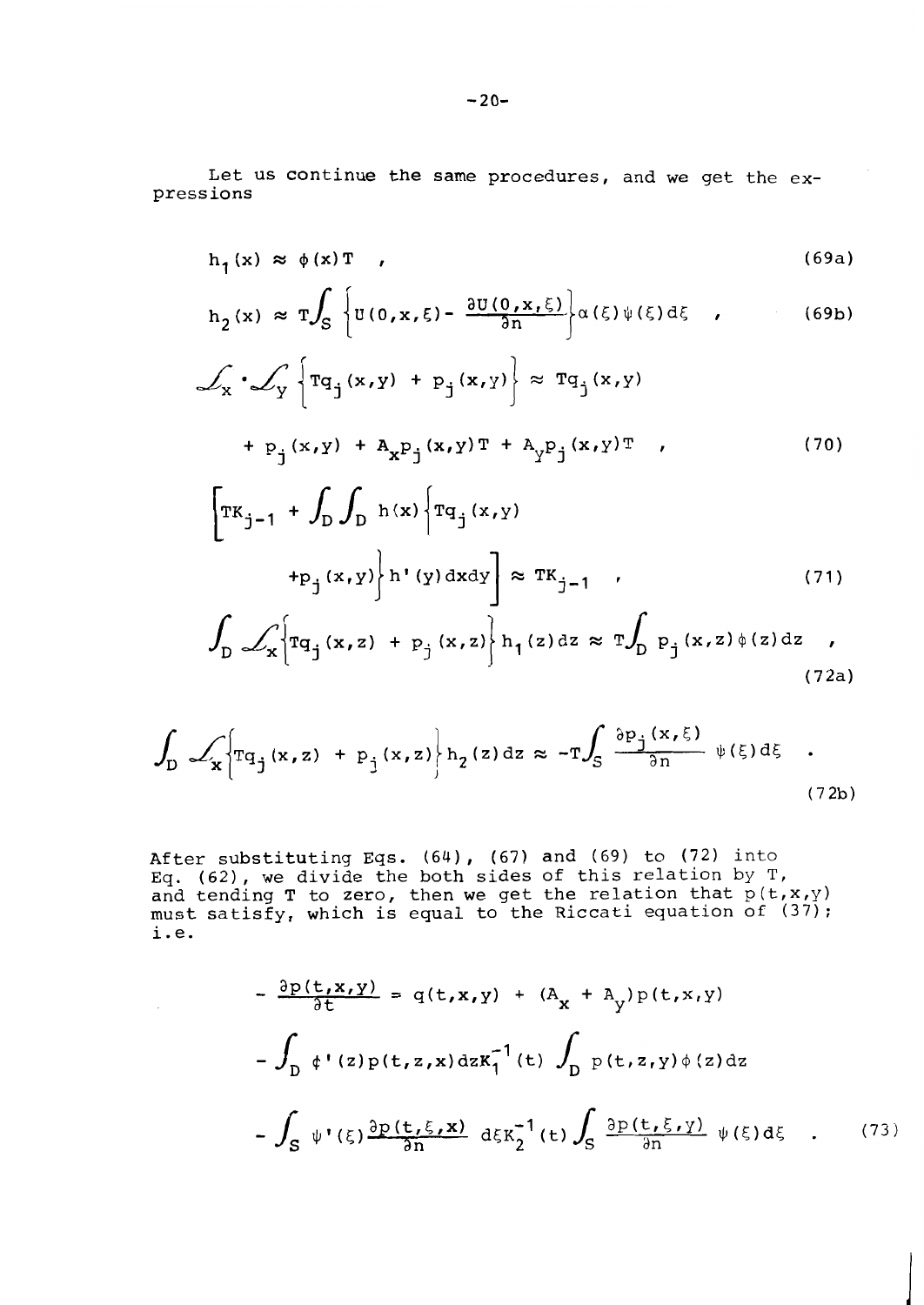Applying the same procedure to  $s_{j-1}(x)$  of Eq. (56), we get the optimal control policy of continuous-time form; that is

$$
f^{*}(t) = -K_{1}^{-1}(t) \int_{D} \left\{ \int_{D} \phi(x) p(t, x, y) dx \right\} u(t, y) dy , \qquad (74)
$$

$$
g^*(t) = K_2^{-1}(t) \int_D \left\{ \int_{\sigma_1} \psi(\xi) \frac{\partial p(t,\xi,y)}{\partial n} d\xi \right\} u(t,y) dy \quad . \quad (75)
$$

Obviously, the terminal condition of  $p(t, x, y)$  can be given from Eq. (58) as

$$
p(t_f, x, y) = r(x, y) \quad . \tag{76}
$$

All these results are just the same as those of Section 2.

#### 5. Concluding Remarks

Two optimal control problems have been discussed for a linear distributed parameter system governed by a partial differential equation of the parabolic type. We imposed a restriction on both distributed and boundary control functions such that these controls are concentrated spatially onto some parts of a spatial domain from the standpoint of control device construction.

In Section 2, the optimal control problem with continuoustime control was considered. The performance criterion function of quadratic form was evaluated by using dynamic programming technique, and the Riccati equation was derived. In Section 3, the same optimal control problem with discrete-time control functions was investigated by using Green's function representation, and recurrence formulae for determining the optimal control policy were obtained. Finally, the relationships between the optimal continuous- and discrete-time control policies were discussed in Section 4.

We can develop the foregoing discussions up to the problem where the closed spatial domains  $D_1, \ldots, D_{k_1}$  and boundaries

 $S_1, \ldots, S_{k_2}$  move with respect to time within the spatial domain. In this case, the characteristic functions  $\phi_i(x)$  and  $\psi_i(\xi)$ and the vector valued function h(x) become the functions of time t. It is notable that when we disregard the assumption that control functions are concentrated with respect to space variables as shown by Eqs. (6) and (7), then it becomes impossible to derive recurrence formulae (56) and (57).

 $\mathbf{I}$